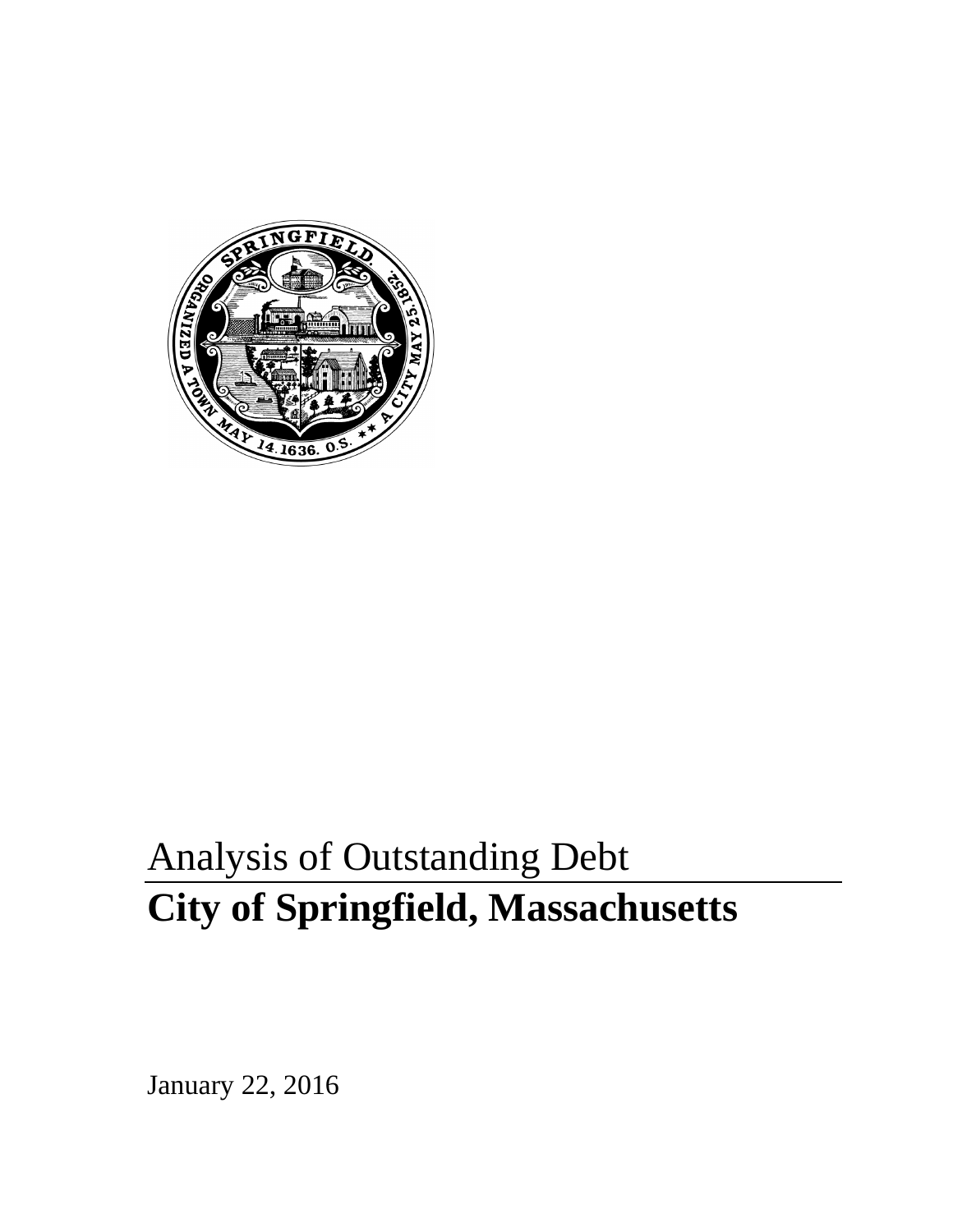# **Table of Contents**

| Memorandum                              |  |
|-----------------------------------------|--|
|                                         |  |
|                                         |  |
|                                         |  |
|                                         |  |
| Appendices:                             |  |
| • Appendix A: Debt Analysis Definitions |  |

• Appendix B: Current Outstanding Debt Issuances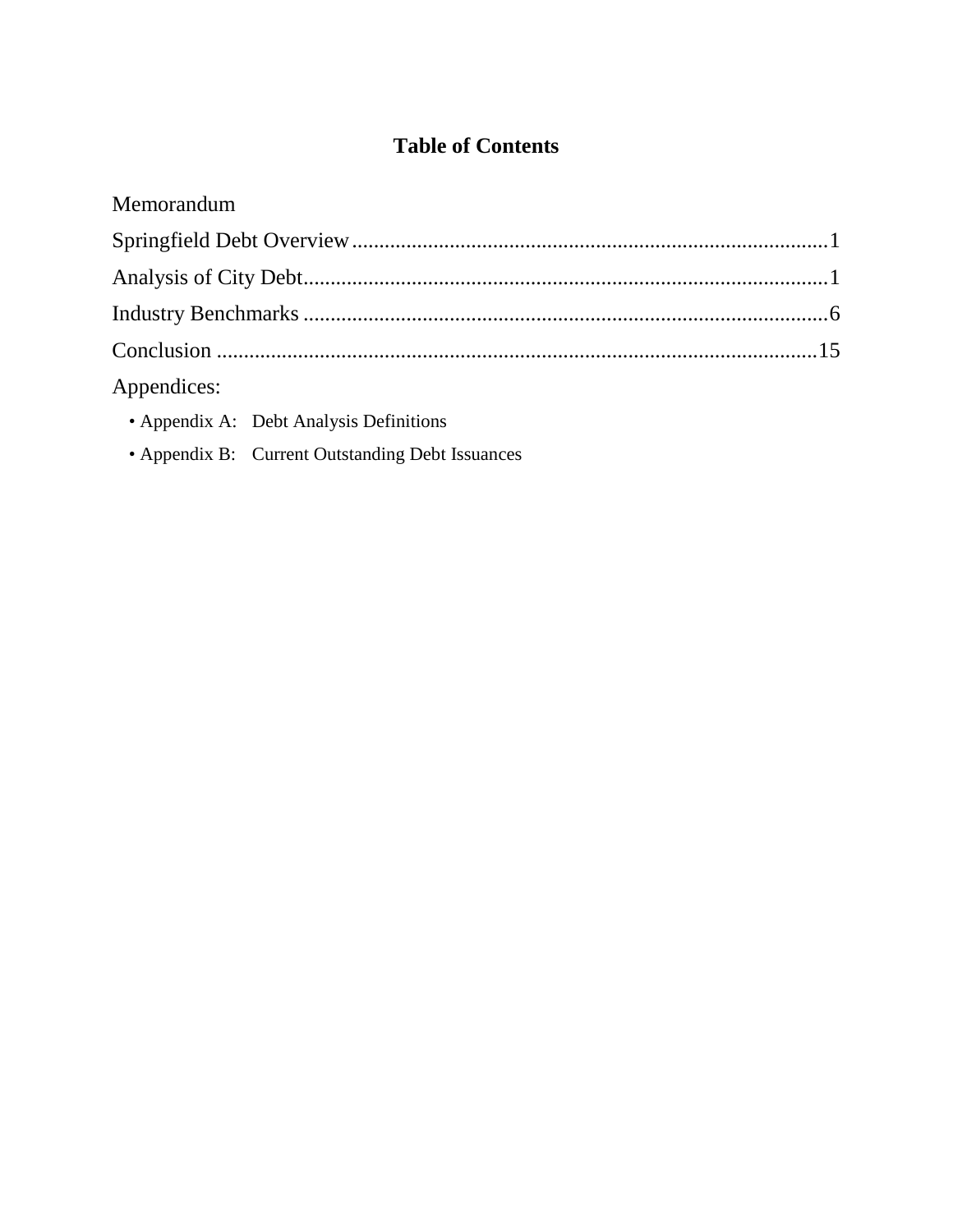Timothy J. Plante *Chief Administrative & Financial Officer*

Administration & Finance 36 Court Street, Room 412 Springfield, MA 01103 Office: (413) 886-5004 Fax: (413) 750-2623





THE CITY OF SPRINGFIELD, MASSACHUSETTS

Dear Mayor Sarno and Members of the City Council:

I am pleased to provide you with the enclosed analysis of the City of Springfield's existing debt. The Analysis of Outstanding Debt is intended as a user-friendly examination of current and future debt, issued on behalf of the residents of our community. It evaluates the affordability of issuing new debt, while taking into account the City's existing annual debt service payment obligations. Additionally, the City can use the study as a tool to make informed decisions when assessing its debt and financial positions.

In this report, affordability is measured by determining the annual amount of debt service and other debt-like payment obligations as a percentage of general fund revenues. This measure (debt service as a percent of general fund revenues) is a commonly accepted standard for measuring debt capacity. It provides a true indication of the relative cost of the City's debt by taking into account the actual City's payment obligations on debt and the amount of revenue available to pay those obligations.

In recent years, the City has taken a proactive approach to debt strategy by reviewing outstanding debt for restructuring opportunities; consistently assessing capital needs, and offsetting project costs with outside funding whenever possible. The following debt affordability analysis will show that, consequent to these efforts, the City of Springfield is now in a position to strategically invest in its infrastructure and capital needs.

Along with a strong debt strategy, the ability to tackle the City's capital needs comes by offsetting project costs with grant awards, as well as funding provided by state and federal agencies. In February 2015, the City issued \$50.5 million of debt. The issuance provided the City's 15% share of costs to cover \$340.8 million in projects. The additional 85% of project costs were paid for or reimbursed by the agencies including Massachusetts School Building Authority (MSBA), Federal Emergency Management Agency (FEMA), Massachusetts Emergency Management Agency (MEMA), and US Department of Housing and Urban Development (HUD).

In FY15 and FY16, the City refunded previously issued bonds. Much like refinancing a home, this is an opportunity to pay the remaining balance of the loans off at a lower interest rate. The City's refunding efforts in FY15 saved the City over \$1.6 million in interest payments over the fifteen years of debt service. The refunding opportunity in FY16 was twofold. First, the City saved \$850,000 in interest payments over the next 15 years. Just as important, the MSBA was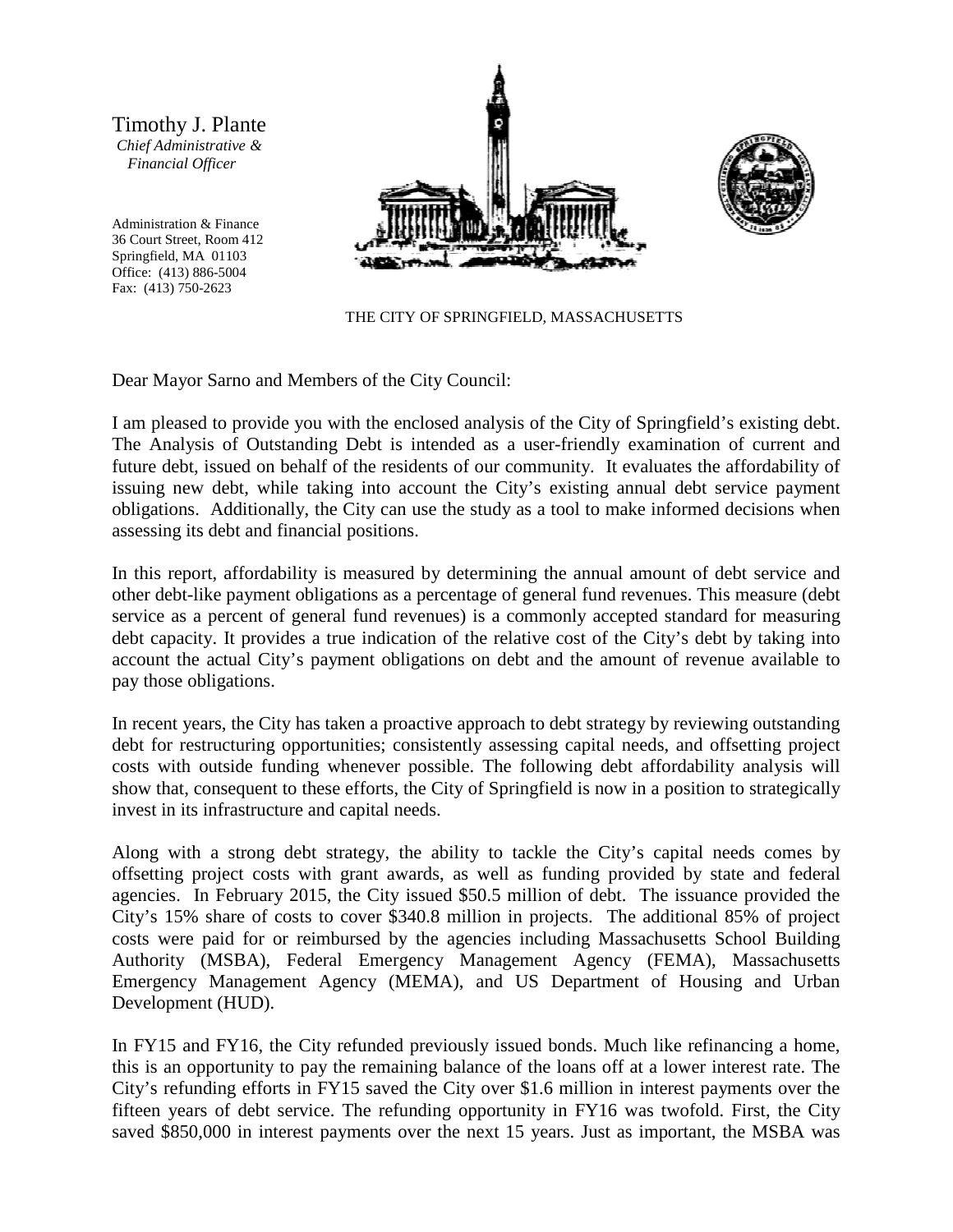able to reduce its reimbursement payments due to the City over the next four year, by \$1.2 million. The decision to move forward with the refunding effort is a testament to the relationship between the City and the MSBA, and with the hope that savings afforded to the MSBA will be reinvested in Springfield. By refunding bonds and thereby lowering the City's interest rate, the City's debt capacity increases enabling more debt to be issued.

Previous years' efforts to restructure debt have increased our capacity for future debt issuances and prevented dramatic increases in future debt payments. One of the established benchmarks reviewed by the municipal bond industry is debt retirement, which is the percent of debt to be paid off within ten years. Industry standard is between 65% and 100%, currently, Springfield's debt retirement number is 81.9%. This declining debt schedule and rapid repayment of principal indicates that the City is committed to repaying its debt.

Annually, the City publishes a Capital Improvement Plan (CIP), which provides a detailed view of the capital needs within the City of Springfield. This comprehensive capital plan includes roads, sidewalks, parks, land, buildings, equipment, fleet and other capital asset needs which will serve as a singular basis for capital funding decisions in future years. The Fiscal Year 2016-2020 Capital Improvement Plan (CIP) indicates there is over \$798.4 million in capital needs in the City. The Fiscal Year 2017-2021 Capital Improvement Plan process is underway.

As often as possible, the City takes advantage of the MSBA's Accelerated Repair Program initiative. This innovative competitive grant program represents a unique opportunity for the City. The main goals of the Accelerated Repair Program are to improve learning environments for children and teachers, reduce energy usage and generate cost savings for the City. To date, the City has been invited to take part in this program and has repaired and/or replaced roofs, windows, and doors in seven schools. In FY16, work will be done on the Daniel B Brunton School, Mary M. Walsh School, Springfield Public Day High School, and STEM Middle Academy. The collaboration between the City and MSBA results in high reimbursement levels, a major reason for the high percentage of school related debt.

The City has continued to pursue assistance from FEMA, MEMA, Federal Highway Administration (FHwA), HUD, and MSBA for the costs related to disaster recovery and resiliency efforts. Springfield has issued Bond Anticipation Notes (BANs) to address the Department of Revenue (DOR) requirement to extinguish the deficits; and we continue to seek reimbursement from these agencies. In the meantime, the City continues to monitor its cash flow and process timely payments.

The City of Springfield has maintained its 'AA-' credit rating, which was the result of a double upgrade from Standard & Poor's  $(S\&P)$  in 2014. The S&P rating continues to be the highest rating in the City's record history. In addition, the City received a reaffirmed credit rating of A2 with a revised outlook from stable to positive by Moody's in January 2015. This is a testament to how well the City has made it through the economic downturn and made appropriate decisions to keep the budget balanced. Moody's credited Springfield's stabilized financial position with "satisfactory reserve levels, as well as demonstrated ability to independently manage the city, following the disbanding of the city's control board in 2009".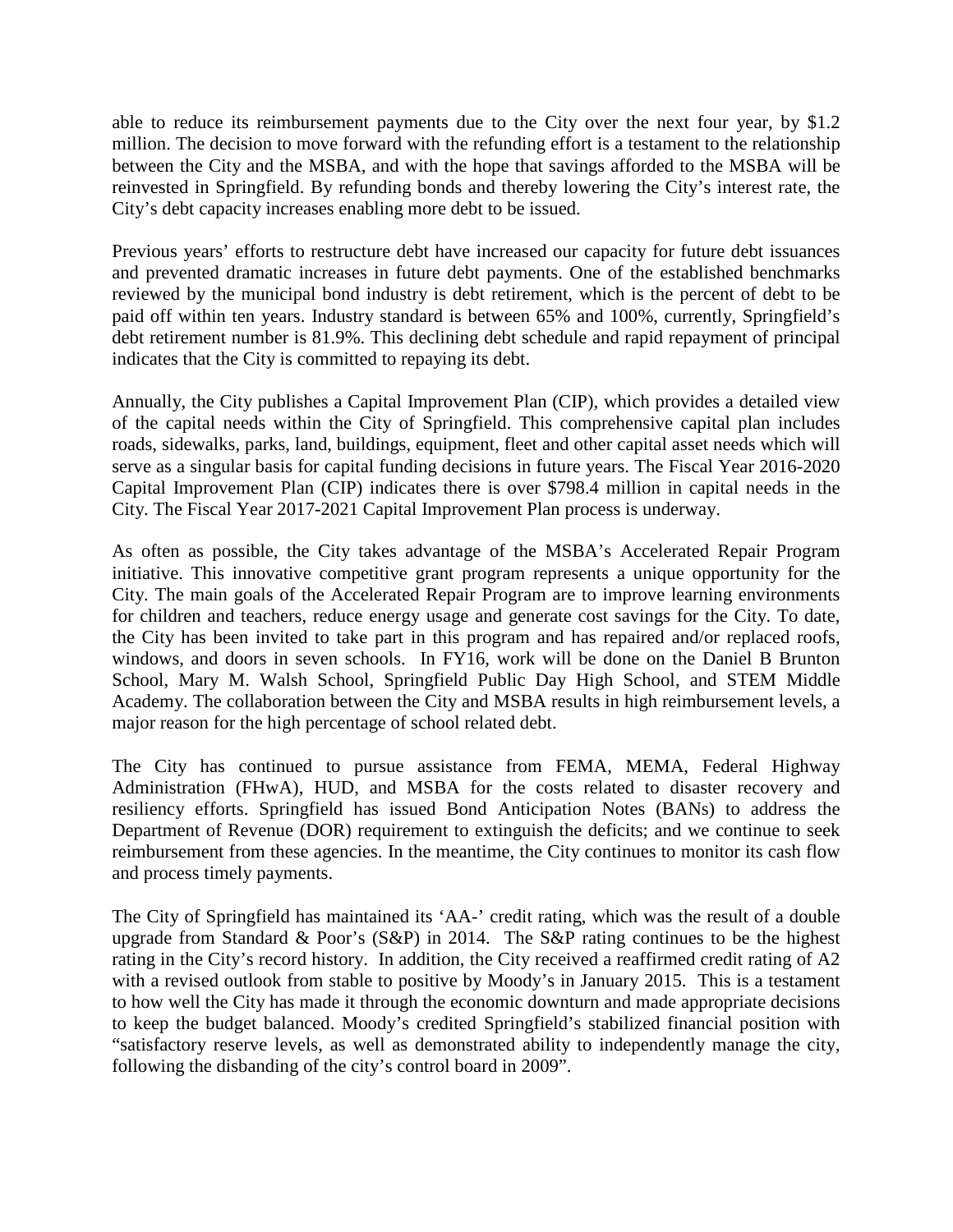I hope this analysis is helpful to you and would welcome the opportunity to provide any additional information that would be useful to you or the residents of our community.

Very truly yours,

Tinty MA

Timothy J. Plante Chief Administrative and Financial Officer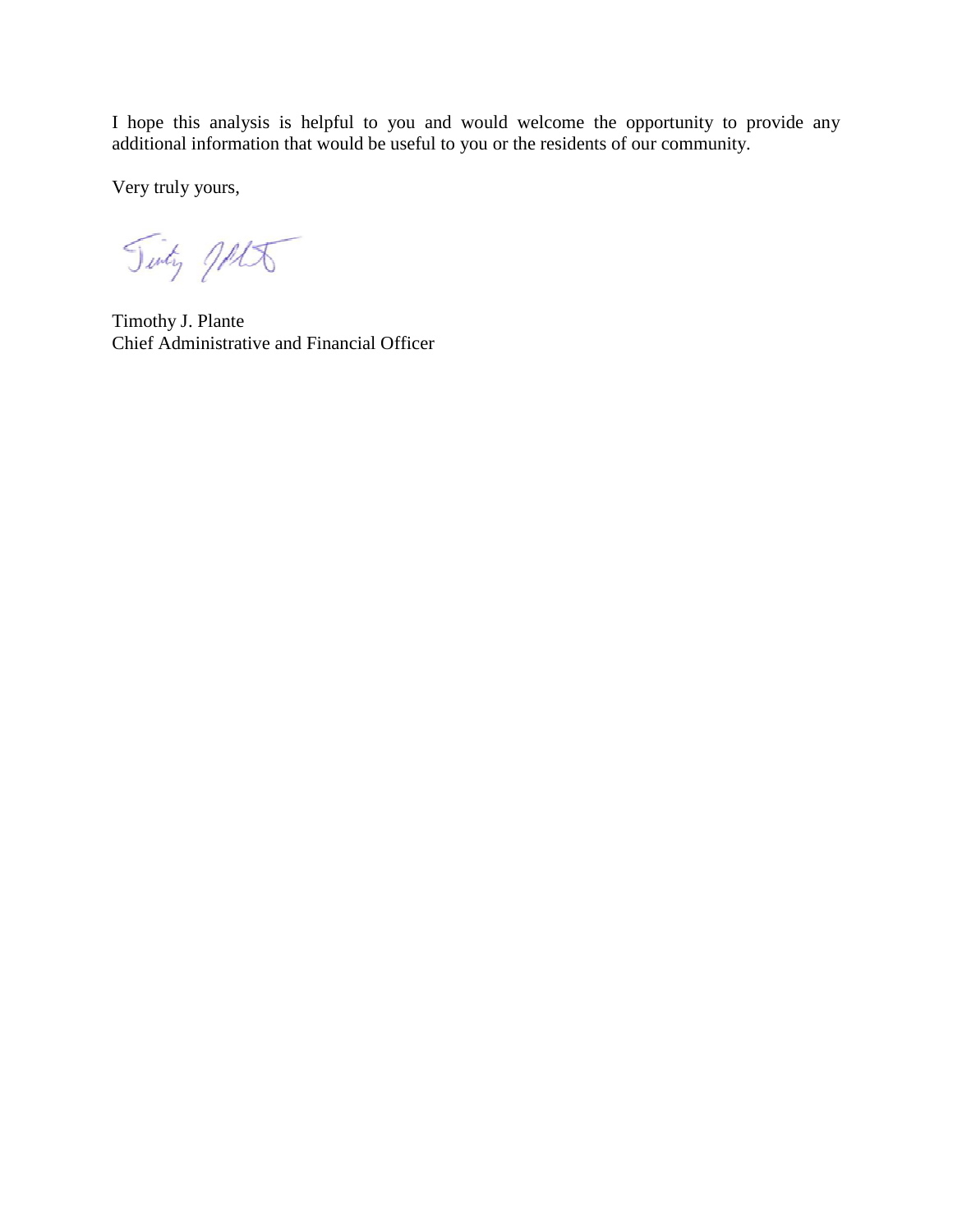# **Springfield Debt Overview**

Mandated by Chapter 468 of Acts and Resolves of 2008, the City of Springfield's Office of Management & Budget is required to provide a yearly review of the City's current outstanding debt. This review is designed to have two desired effects:

- 1. An outstanding debt analysis will show financial officials and citizens the current state of debt management.
- 2. Secondly, this analysis will show if the City of Springfield could afford more debt in either the current fiscal year or future years, as debt service payments decline.

Currently, the City of Springfield has a total of \$284.0 million in outstanding total debt, including \$227.2 million in principal and \$56.8 million in interest. The total debt consists of issuances dating back to fiscal year 2002 up to the most recent debt issuance in 2015. This study will show that Springfield is currently within its debt capacity as mandated by the City's financial ordinances, Chapter 4.44.070, which states "General Fund debt service as a percentage of general fund revenues, net of debt exclusions – should not exceed eight percent (8%)".

| Debt Service as a % of General Fund Revenue |                           |               |                        |
|---------------------------------------------|---------------------------|---------------|------------------------|
|                                             |                           |               | Source                 |
| А                                           | 2015 Total Debt Service   | \$37,590,246  | <b>First Southwest</b> |
| B                                           | 2015 General Fund Revenue | \$604,626,326 | Springfield            |
| A/B                                         | <b>Debt Capacity</b>      | $6.2\%$       |                        |

# **Analysis of City Debt**

The City's aggregate debt service totals \$284.0 million over thirteen years. Projects that make up this debt range from the small - \$200,000 for the remodeling of Libraries and Museums in 2005, to the large - \$10.0 million for citywide ESCO (Energy Service Contracts, Phase II of III) projects for facility enhancements and improvements that maximize energy efficiency.

There are many different ways to examine the City's debt. This document first examines the policy issues associated with our debt – for what purpose was it issued, in what structure or manner was it issued – and then examines what this debt tells us about the finances of our community. The latter analysis relies on benchmarks established by Moody's Investors Service, Standard & Poor's and Fitch Ratings, the three large companies that evaluate and rate municipal debt. These benchmarks tell us what our ability is to repay our debt, highlights areas of further investigation and public discourse and will be used by rating agencies to rate our bonds. When Springfield wants to issue bonds, its bond rating reflects the amount of interest it has to pay an investor. The higher the bond rating, the lower the risk of default and the amount of risk the investor is taking. Lower risk means lower interest received by the investor and paid out by the City.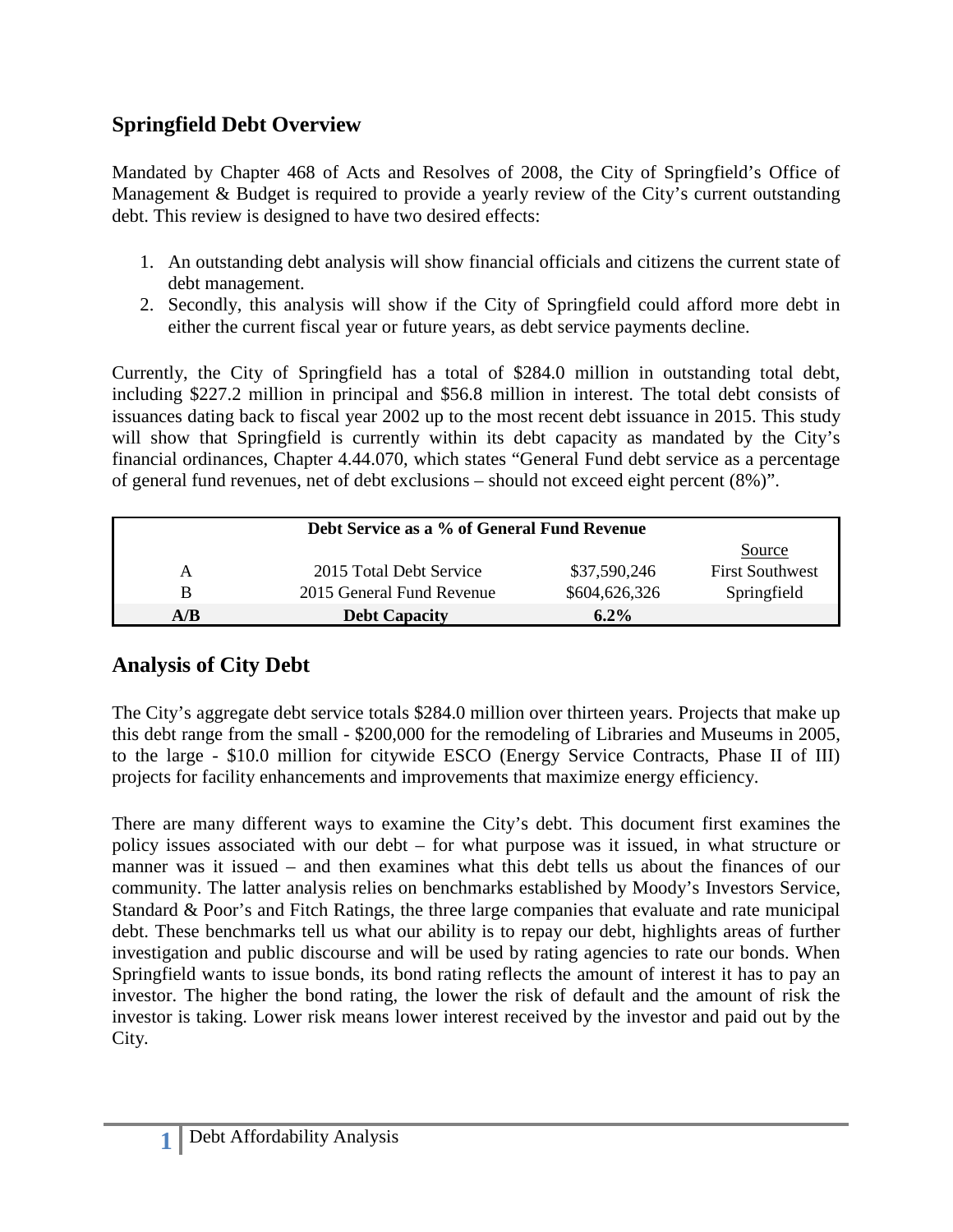#### **Annual Debt Service**

The City is legally obligated to pay the principal and interest associated with a bond issuance before all expenses, including salary obligations. This annual payment is known as the *debt service payment*. Because of this mandated expense, the City must be cognizant of debt service payments when issuing new debt and whether or not the City has the ability to increase those payments.



# **Long Term Debt Service**

**Figure 1: Debt service repayment schedule**

The City's debt service repayment schedule, as of June 30, 2014, is outlined in the chart above (Figure 1). In fiscal year 2010, the City took advantage of the Qualified School Construction Bond (QSCB) Act. This borrowing requires a "bullet" payment at the end of the seventeen year borrowing term. This "bullet" payment is seen as the large \$24.2M expenditure due in 2027. In order to prepare for this, the City will invest the required payments (\$776,910 annually) for the bond into a "sinking fund" each year. At the end of the term, the City will use the sinking fund to pay the principal and interest payments that are due. Otherwise, the City works to maintain a relatively smooth debt schedule as to not front or back load debt costs.

As illustrated above in Figure 1, the City has entered in to a declining debt service payment schedule. Each year, prior bond issuances "fall off" our debt schedule, decreasing the City's annual long term debt service obligation. This means the City has bonding capacity for new capital improvement projects. In FY15, the City took advantage of the declining debt schedule and bonded for about \$50.5 million for new projects, including demolition, streets and sidewalk repairs, school improvements and city facility purchasing and improvements.

Additionally, the City's ability to refund some of its outstanding bonds for interest cost savings, gives the City a larger debt capacity each year. This larger debt capacity enables more debt to be issued to capital improvement projects that are vital for the City. Similar to the refinancing of a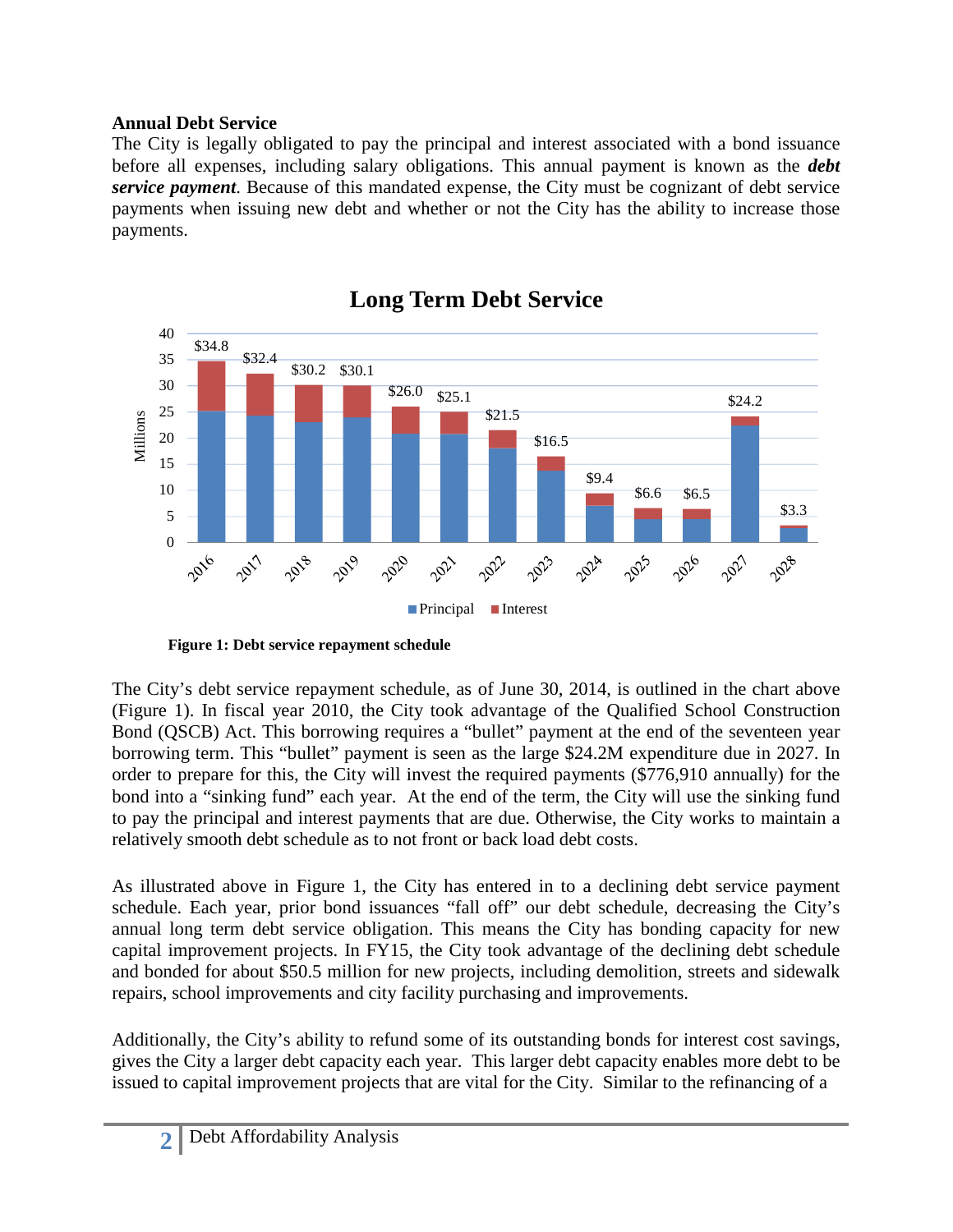mortgage, savings are achieved by lowering interest costs. Our lower interest cost savings is a result of being able to call in high interest rate debt and substitute it with lower interest rate debt. This refunding gives the City a larger debt capacity each year enabling more debt to be issued. Between FY15 and FY16, the City completed two debt refunds, saving over \$2.5 million in interest payments over the fifteen years of debt service for the City and \$1.2 million as a reduction in QSCB payments from MSBA.

#### **Purpose of Issuance**

Of the City's \$227.2 million (principal only) debt, \$122.7 million (54%), was issued to finance school projects and \$104.4 million (45%), was issued for all other municipal purposes. The category of "all other municipal purposes" includes roads, sidewalks, police, fire, recreation, general government, as well as senior and other social services.

A majority of the City's debt is dedicated for school facilities because of varying degrees of need ranging from repairs, to major renovations, and new school construction. Many construction projects for school buildings are eligible for partial reimbursement from the Massachusetts School Building Authority (MSBA). School Construction aid received from the School Building Authority Board, the predecessor to the MSBA, allowed the City to issue debt for school building projects at a lower cost to the City's general fund. The City will receive a total of \$46.4 million in reimbursements from the MSBA over the next seven years.

#### **Other Funding Sources**

The City has been strategic in leveraging funds from Federal and State agencies. The City worked collaboratively with the Federal Emergency Management Agency (FEMA), the US Department of Housing and Urban Development (HUD), the Massachusetts Emergency Management Agency (MEMA), and the Massachusetts School Building Authority (MSBA) to maximize revenues for schools, facilities and infrastructure improvements.

In February 2015, the City issued \$50.5 million of debt for its shared costs of projects, outlined below, totaling \$340.8 million. This represents the City's responsibility of 15% of project costs with the additional 85% being paid for or reimbursed, by the agencies listed above. The City will continue this strategic use of federal, state, private and City funding as we make decisions about future debt issuances.

### **Composition of Debt**

Debt can be issued for numerous purposes. Cities and towns deliver many services, from education and public safety, to transportation, recreation and social services. Each service has a different capital characteristic. Education, for example, requires the construction and maintenance of buildings in which to educate children. Education debt should therefore be heavily skewed toward building and facility debt. It is rare for the City to issue debt for nonfacility or grounds related projects for the School Department. As shown below in Figure 2, the City's outstanding debt is mainly comprised of building and facility debt: City facility (53.1%) and demolition (28.2%).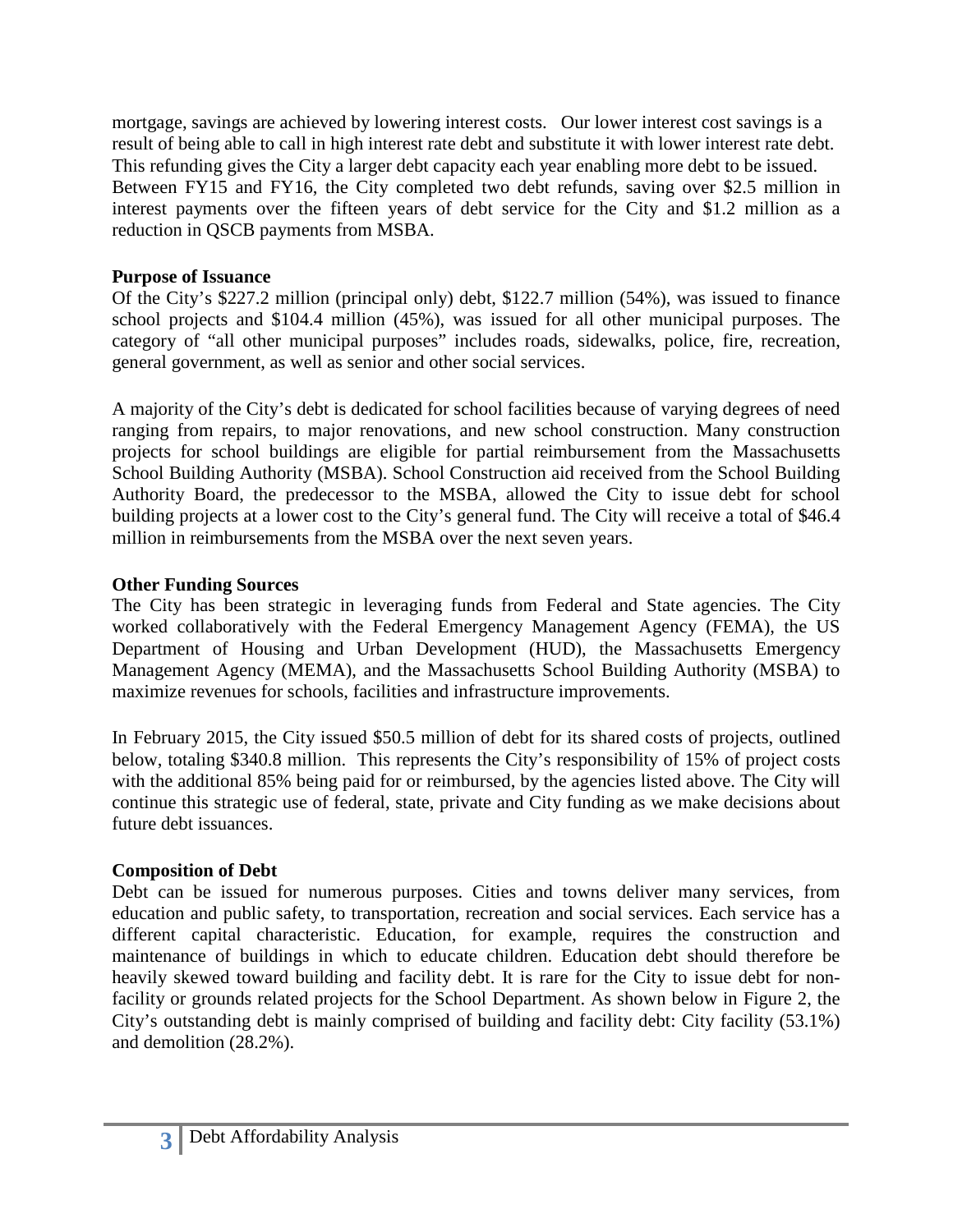General government services, however, should have a much more diverse mix of facility and non-facility debt. For example, parks and recreational debt should include some building debt, but also substantial non-facility debt, including the renovation of fields, pools, and other projects. Public Safety debt would normally include a mix of facility and non-facility debt, with nonfacility debt being comprised mainly of vehicle, apparatus and equipment purchases. These nonfacility debt categories account for 18.7% of the total City debt as shown in Figure 1 below.



# **Outstanding Total Debt City Projects as of June 30, 2015**

**Figure 2: Breakdown of outstanding City debt** 

Examining non-facility debt, the City has begun to make substantial investments in equipment, parks, land purchases, the demolition of blight and condemned buildings, technology, and road and sidewalk infrastructure. The City's CIP indicates there will need to be considerable future funding in those areas. These projects should also weigh heavily in the economic development plan for the City as dictated by the City's executive leadership.

The City's has shown its ability to fund non-facility investment projects with the use of debt. As mentioned above, a declining debt schedule has allowed for increased bonding capacity for new capital improvement projects. In FY15, the City issued \$50.5 million in debt for new capital projects. These projected included improvements to the Boston Road corridor, which is expected to generate a return on investment by attracting national chain stores to the neighborhood. In addition, funding has been used for the purpose of aiding the Springfield Redevelopment Authority in the implementation of the Union Station Redevelopment project. This type of clean up and improvement work is a driving force in economic development.

The FY15 bonds also fund the second phase of the City's ESCO project, which includes improvements to increase energy efficiency within city and school facilities. This project includes upgrading boilers and heating systems in twenty municipal buildings; including thirteen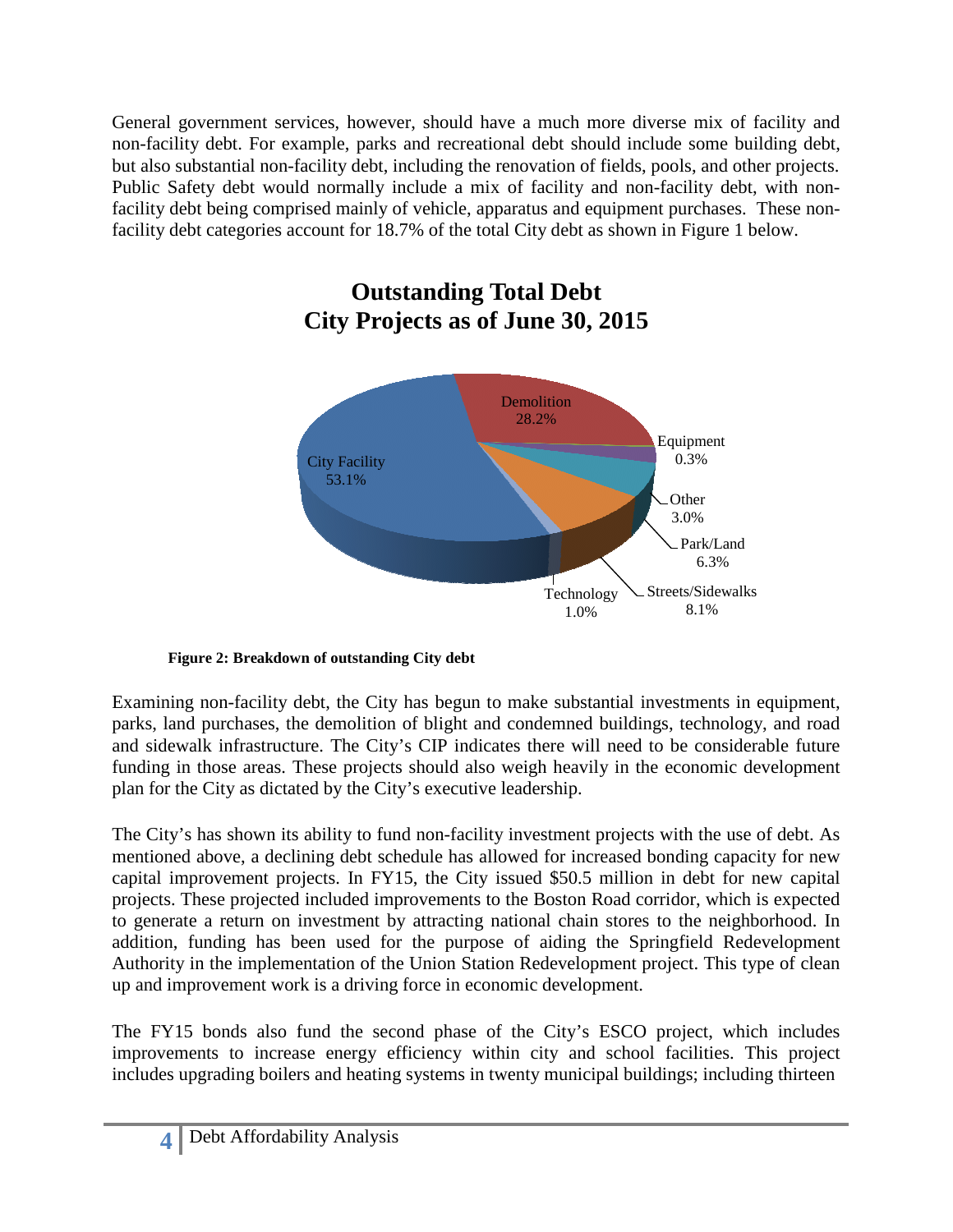schools, three libraries and four public safety buildings. Returns on investment on this project are best viewed environmentally. Annually, energy efficiencies due to the City's ESCO project improvements will yield the equivalent of 3.9 acres of forest preserved from deforestation, or 102.7 cars off the road for a year. And finally, the FY15 bonds also include additional school improvement projects, which will provide our students with a comfortable, technologically advanced environment in which to learn.

In Fiscal Year 2009, the City had instituted another source of funding for capital expenditures, which is known as "pay-as-you-go" capital. The City appropriates 1.5% of local source operating revenues to finance capital improvements via cash, in lieu of issuing debt, as required by the City's financial ordinances and policies (Ch. 4.44.050.) This source allows the City to reduce its overall borrowing costs by funding smaller routine projects through the operating budget and avoid interest payments associated with bonds. Over the last eight years, \$21.2 million has been appropriated for capital projects. With this source, the City has been able to fund emergency infrastructure repair, vehicle replacement schedules for Public Safety and Public Works departments, IT upgrades for software, security and servers, as well as park and building renovations.

### **Net Debt Service**

As mentioned in the Purpose of Issuance section, the City of Springfield has a total outstanding debt portfolio (principal only) of \$227.2 million as of June 30, 2015. When interest is included, the total cost of this debt is \$284.0 million. However, this is not the actual amount that the City pays in debt service. The City receives reimbursement for certain debt funded projects which, when netted from the \$284.0 million, leaves a balance of \$226.0 million of liability (principal and interest). Figure 3 below shows net debt service through 2028. The 2027 debt service payment represents the sinking fund payment of the QSCB as explained previously.



 **Figure 3: Net Debt Service payments** 

Currently the City receives a subsidy from the Massachusetts School Building Authority for qualified projects. One of the major projects that the City receives MSBA reimbursement is the construction of the new Putnam High School for which debt was issued in Fiscal Year 2007. The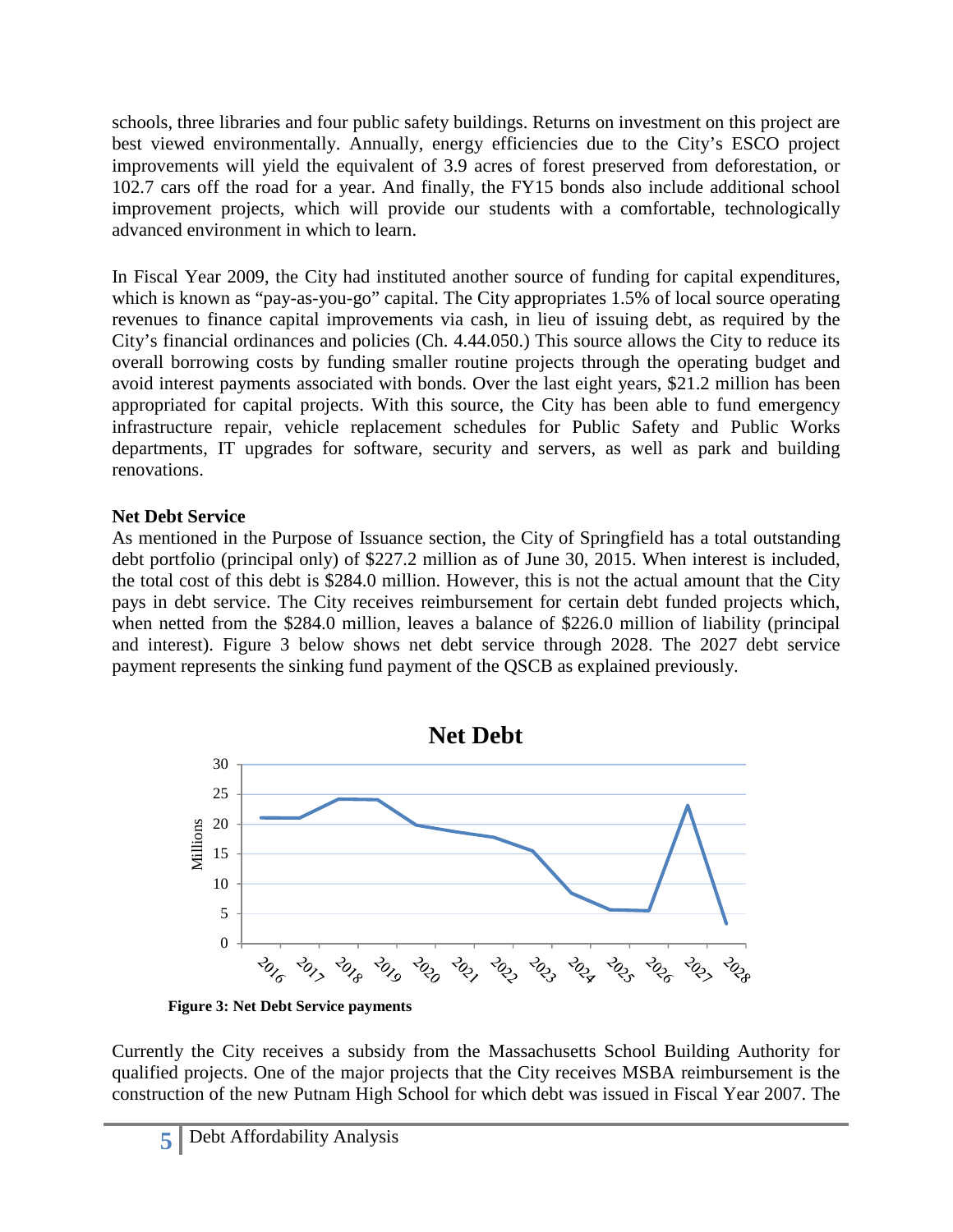following graph (Figure 4) shows the schedule of MSBA reimbursements. These reimbursements are subtracted from the City's outstanding debt service to give an overall Net Debt. As you can see below, the reimbursements from MSBA are declining over the next seven years, as the debt is paid, before "falling off" in 2023. This graph does not include reimbursements for tornado affected schools.



**Figure 4: Reimbursement payments from MSBA** 

# **Industry Benchmarks**

The municipal bond industry has established benchmarks that it uses to examine cities and towns across the nation. These benchmarks are intended to provide insight into a community's ability and willingness to repay the debt it issues and can be valuable tools for communities to evaluate their financial management. This analysis is intended to provide insight into our finances and our ability to support debt and public investment.

## **What is included in this report and what is not?**

This ratio analysis looks at all debt that places a burden on our general government revenue stream, but it excludes enterprise fund debt that would be repaid through dedicated revenue. Currently the City has not issued debt on behalf of its single enterprise fund. For ratios that examine debt service, this analysis also nets from overall debt service the value of reimbursements we receive from the Commonwealth for school construction projects. This revenue is dedicated to the repayment of bonds and therefore reduces the overall cost of repaying our debt.

This report assumes normal operations for the City of Springfield. A "worst case scenario" analysis could be conducted that would assume the Commonwealth stops making school building assistance payments. (This measure is appropriate as the City establishes its reserve funds, as these funds are established to address such emergencies.) The City's debt study, however, should examine debt under normal operating conditions.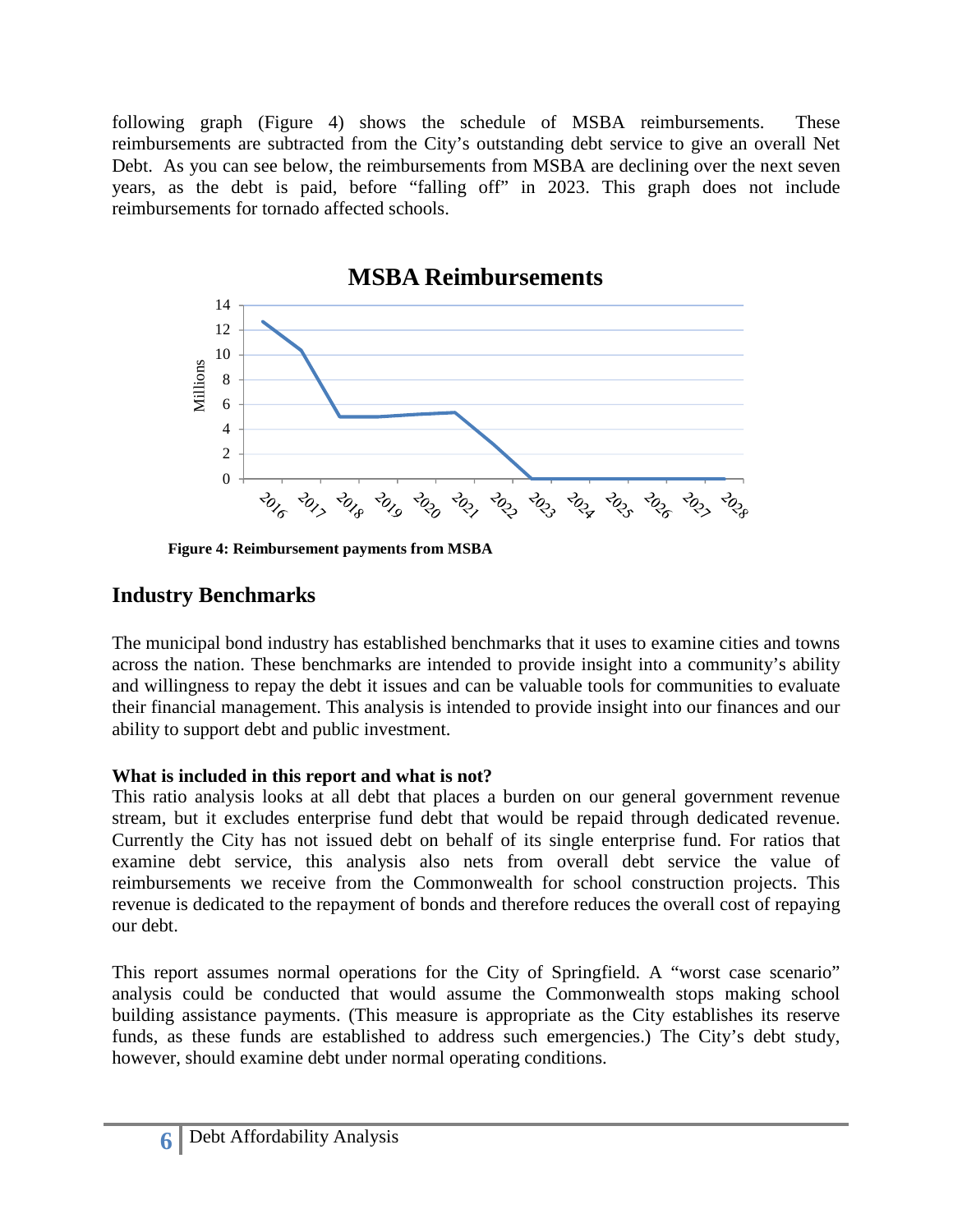The following measurements have been performed for this analysis:

| <b>Measure</b>                                                          | <b>Industry Standard</b> | Springfield - FY15 | Springfield - FY16 |
|-------------------------------------------------------------------------|--------------------------|--------------------|--------------------|
| Debt Service as a % of General Fund Expenditures                        | $0\% - 8\%$              | 6.5%               | 5.8%               |
| % of Principal Retired in Ten Years                                     | 65%-100%                 | 89.4%              | 81.9%              |
| Debt as a Percentage of EQV                                             | $0\% - 5\%$              | 2.9%               | 3.2%               |
| Total Debt as a % of Total Personal Income                              | $0\% - 7\%$              | 7.4%               | 8.1%               |
| Net Debt Per Capita                                                     | \$0-\$1,000              | \$1,176.42         | \$1,467.87         |
| Undesignated Fund Balance as a % of Revenues                            | 10% or greater           | 10.4%              | 9.7%               |
| General Fund Balance as a % of Revenues                                 | 15% or greater           | 16.9%              | 14.0%              |
| Taxpayer Concentration % of Property Value Held by<br>Top Ten Taxpayers | $0\% - 15\%$             | 9.6%               | 10.1%              |
| Overall Net Debt as a % of Full Value                                   | $1.5\% - 5\%$            | 2.6%               | 3.2%               |

**Figure 5: Municipal Bond Industry Benchmarks** 

### **Debt Service as a Percentage of General Fund Expenditures**

The metric used for this benchmark measures the City's ability to finance debt within its current budget, similar to the measurement of household income dedicated to mortgage payments. This is the most immediate measure of ability to pay; however, it only examines the ability to pay for debt within a community's existing budget. Cities and towns that have excess levy capacity – communities that do not tax to the maximum of their Proposition 2  $\frac{1}{2}$  limitation – would have greater ability to pay for debt than this measure suggests because they have additional taxing capacity which they have not accessed.

The City's measure of debt service as a percentage of General Fund expenditures is strong, with 5.8% of the Fiscal Year 2016 budget dedicated to debt service. This is down from Fiscal Years 2015 and 2014 due to decrease in total debt service and increase in the City's general fund revenue. The City is required to annually fund a capital reserve at least one and one half percent of property taxes from the prior fiscal year (Ch, 4.44.060). Many cities and towns with similar traits to Springfield have higher ratios of debt service to general fund expenditures. Springfield should continue to maintain this ratio at a similar level in the future to ensure large debt service payments are not unfairly placed on the City's budget in the future.

The City's relatively low ratio of debt service to general fund expenditures provides more budgetary flexibility to address financial problems that may arise. Debt payments are not discretionary. Courts have ruled that these payments must be made even before salary payments for employees. Communities with high levels of debt service relative to operating expenditures have a larger portion of their budget dedicated to payments that must be made regardless of the community's financial situation. The City restructured its debt service payments in order to have declining payments in future years. This not only makes the debt service more affordable but also allows the City to layer more debt in future fiscal years. Having a lower ratio means less money is dedicated to debt service, which means more flexibility exists within the operating budget.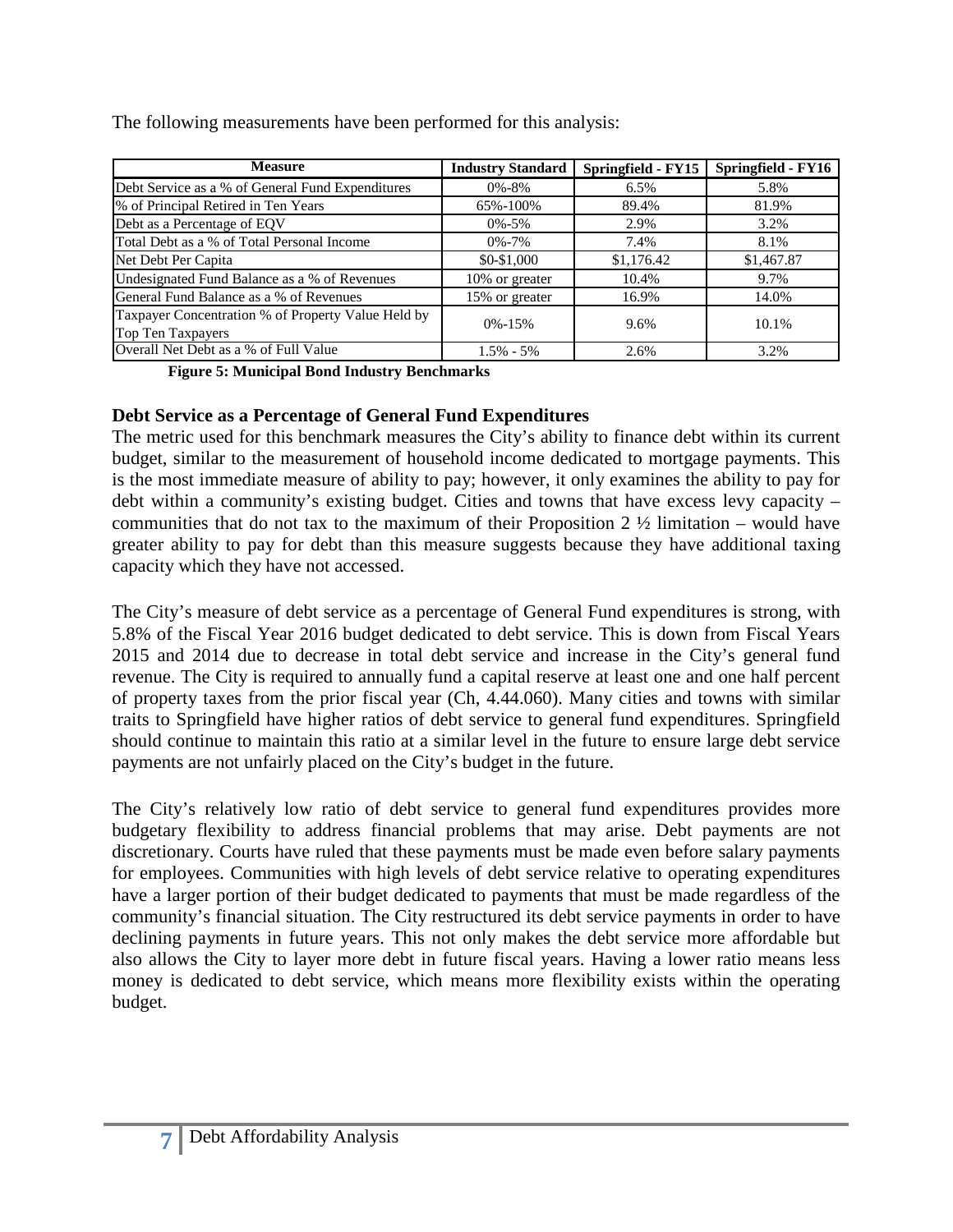

**Figure 6** 

|          | Debt Service as a % of General Fund Expenditures |               |                        |  |  |
|----------|--------------------------------------------------|---------------|------------------------|--|--|
|          |                                                  |               | Source                 |  |  |
| A        | 2016 Total Debt Service                          | \$34,767,437  | <b>First Southwest</b> |  |  |
| B        | 2016 Budgeted General Fund<br>Expenditures       | \$594,911,803 | Springfield            |  |  |
| A/B      | <b>Debt Capacity</b>                             | $5.8\%$       |                        |  |  |
| Figure 7 |                                                  |               |                        |  |  |

## **Debt Retirement: Percent Retired within Ten Years**

The speed with which a community retires its debt indicates a number of important factors. Included in these are:

- Willingness to repay debt: rapid repayment of principal indicates that a community is committed to repaying its debt. This "willingness to pay" is measured in a number of ways and is particularly important to those who lend money to others, as it provides them some proof of the borrower's intention to repay the money it borrowed.
- Ability to repay debt: rapid repayment of principal indicates that a city or town has the financial resources necessary to repay debt quickly. This demonstrates a level of financial stability; communities that are experiencing financial difficulty are unlikely to repay their debt in an accelerated manner.
- Prevention of future problems: rapid debt retirement ensures that a community is not "back loading" its debt, as the City once did, locking itself into debt repayments that are affordable now but that will grow as time passes. Back loading is a sign of poor financial management – either overspending is intentional or managers are unable to make the difficult immediate-term decisions to balance the budget using a more appropriate debt financing structure.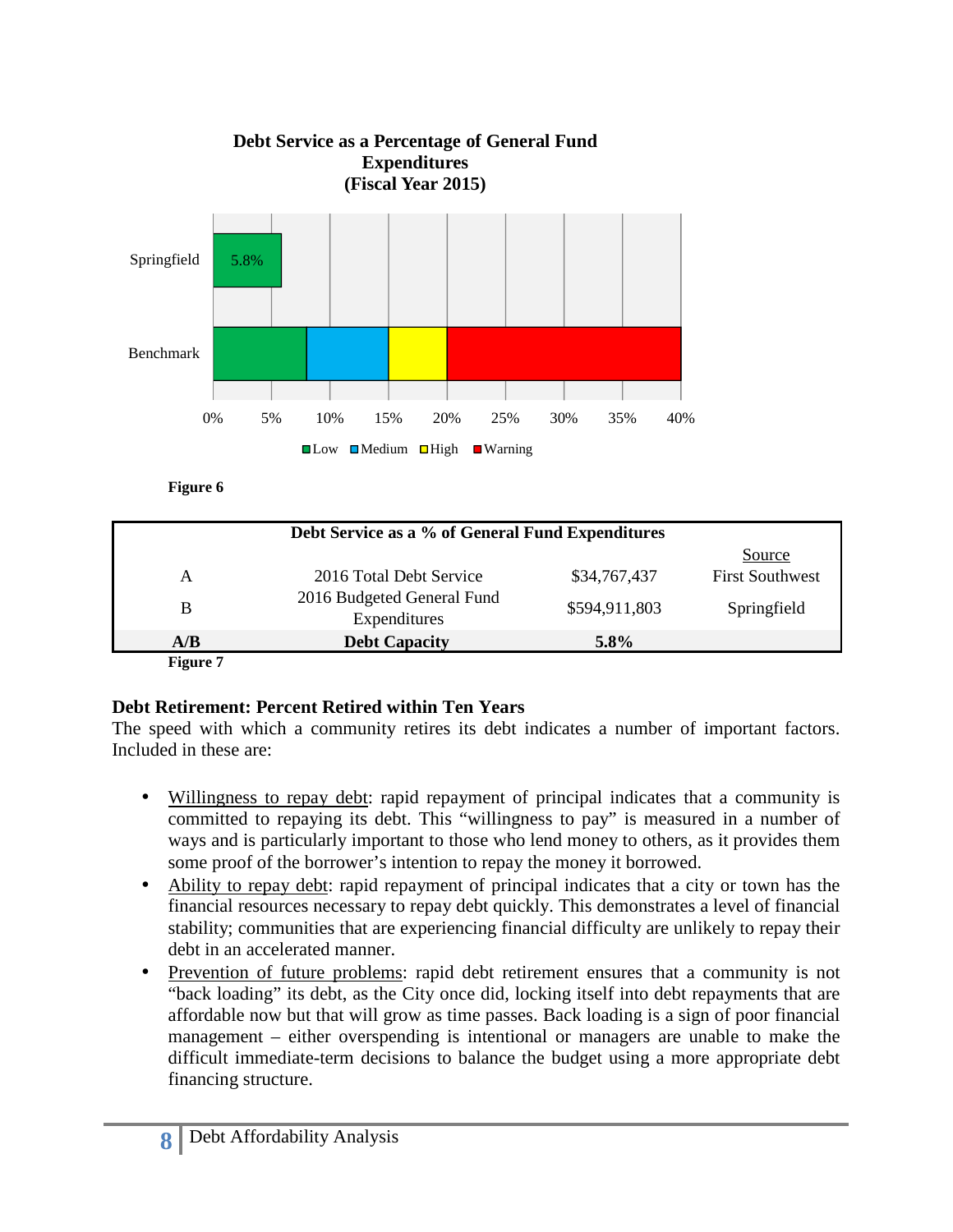The percentage of debt retired within ten years is particularly important in determining the timing of debt repayment – the "back-loading" issue described above. Back-loading occurs when the cost of debt is pushed off into the future, reducing current year payments while increasing future ones. Back loading increases the cost of debt in the long term and can be a destabilizing financial factor when debt service requirements increase in future years. This means the City would need to reduce expenditures or programs, or increase taxes or other revenues to make the debt service payment. Prior to 2005, the City back-loaded debt issuances causing major spikes in its debt service payments in future years. This was accompanied through "front-loading" debt and making a number of other modifications to the City's debt structure.

Failure to invest in maintenance and capital investment, otherwise known as deferred maintenance, can be considered a form of debt back-loading because capital needs must be addressed at some point; delay in maintenance or investment only delays the financing of these improvements, increases the likelihood that capital will fail *en masse*, forcing unaffordable costs onto future taxpayers. Delaying capital investment also tends to make projects more expensive because costs tend to increase over time.

The City currently has an aggressive debt retirement schedule. On average, 81.9% of the principal borrowed by the City is repaid within ten years as the remainder will be retired within fourteen years, as shown in Figures 8 and 9 below. This places the City well within the "excellent" ranking established by bond rating agencies (65% and above). Because of this schedule, the City will be able to borrow additional money to continue investing in its facilities, infrastructure, and other capital projects.



#### **Percent of Principal Retired in Ten Years (Total Debt as of June 30, 2015)**

**Figure 8**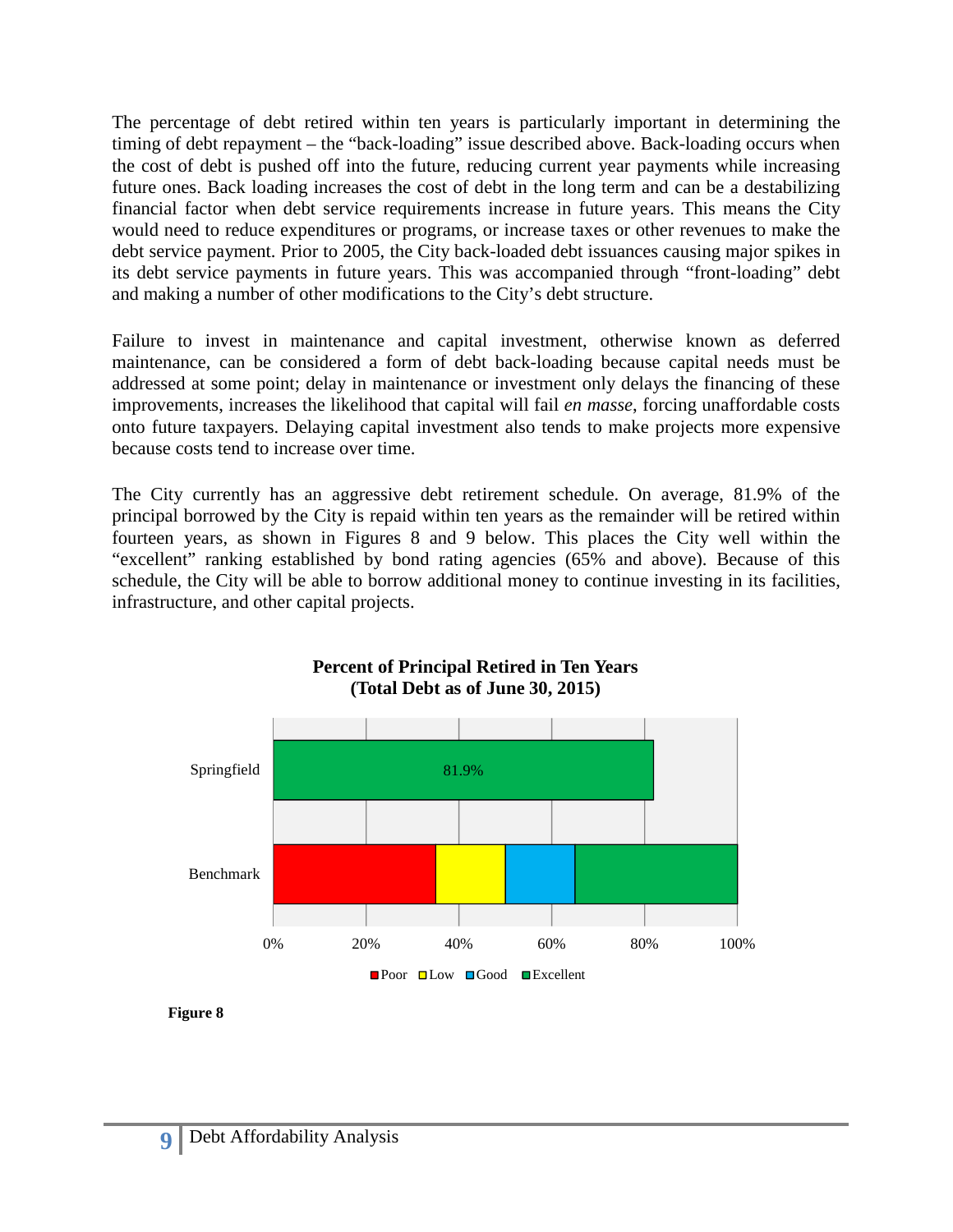| <b>Percent of Principal Retired in 10 Years</b> |                                                    |               |                        |  |
|-------------------------------------------------|----------------------------------------------------|---------------|------------------------|--|
|                                                 |                                                    |               | <b>Source</b>          |  |
| A                                               | Total Debt Retired in 10 Years                     | \$232,617,284 | <b>First Southwest</b> |  |
| B                                               | <b>Total Outstanding Debt Service</b>              | \$284,015,825 | <b>First Southwest</b> |  |
| A/B                                             | <b>Percent of Principal Retired in 10</b><br>Years | 81.9%         |                        |  |

 **Figure 9** 

Furthermore, the City's overall debt retirement ranking indicates a strong willingness to repay debt. Examining this ratio in conjunction with the City's overall debt schedule indicates that the City has not back loaded debt; the City's overall debt structure is prudent and well within the industry benchmarks.

#### **Debt as a Percentage of Full Property Value (EQV)**

Debt as a percentage of full property value (known in government finance circles as "equalized value," or EQV) measures the ability of a community's property tax base to support borrowing. The majority of revenue in most communities comes from property taxation; therefore this ratio examines a community's debt relative to its main revenue source. However, in Springfield, 62% of revenue comes from state aid while 38% comes from local revenue. In essence, this ratio looks at one of Springfield's major sources of revenue to determine if outstanding debt would place too large a burden on it.

This measure is helpful but not deeply informative because it looks at total outstanding debt, not debt service. Examining debt as a ratio of full property value does not say much about the affordability of that debt. A small amount of debt issued at a high rate of interest can be more expensive than a larger amount of debt issued at a lower interest rate. Further, in Massachusetts communities are limited in their ability to access their property tax base by Proposition 2 ½. This measure is a helpful benchmark to compare communities to one another but is not an absolute measure of debt affordability because of these issues.

Mass. Gen. Laws ch. 44, § 10 dictates the City's debt limit be no more than 5% of equalized value. The City's ratio of debt to property value is 3.2% which is considered "medium" by rating agencies (Figure 10). As indicated above, this medium measure does not directly relate to the City's ability to pay for this debt; this ratio does not take into account debt structure (how much money is due at what point in time for each issuance) or timing of payments, nor does it consider the City's ability to access property values due to Proposition 2 ½.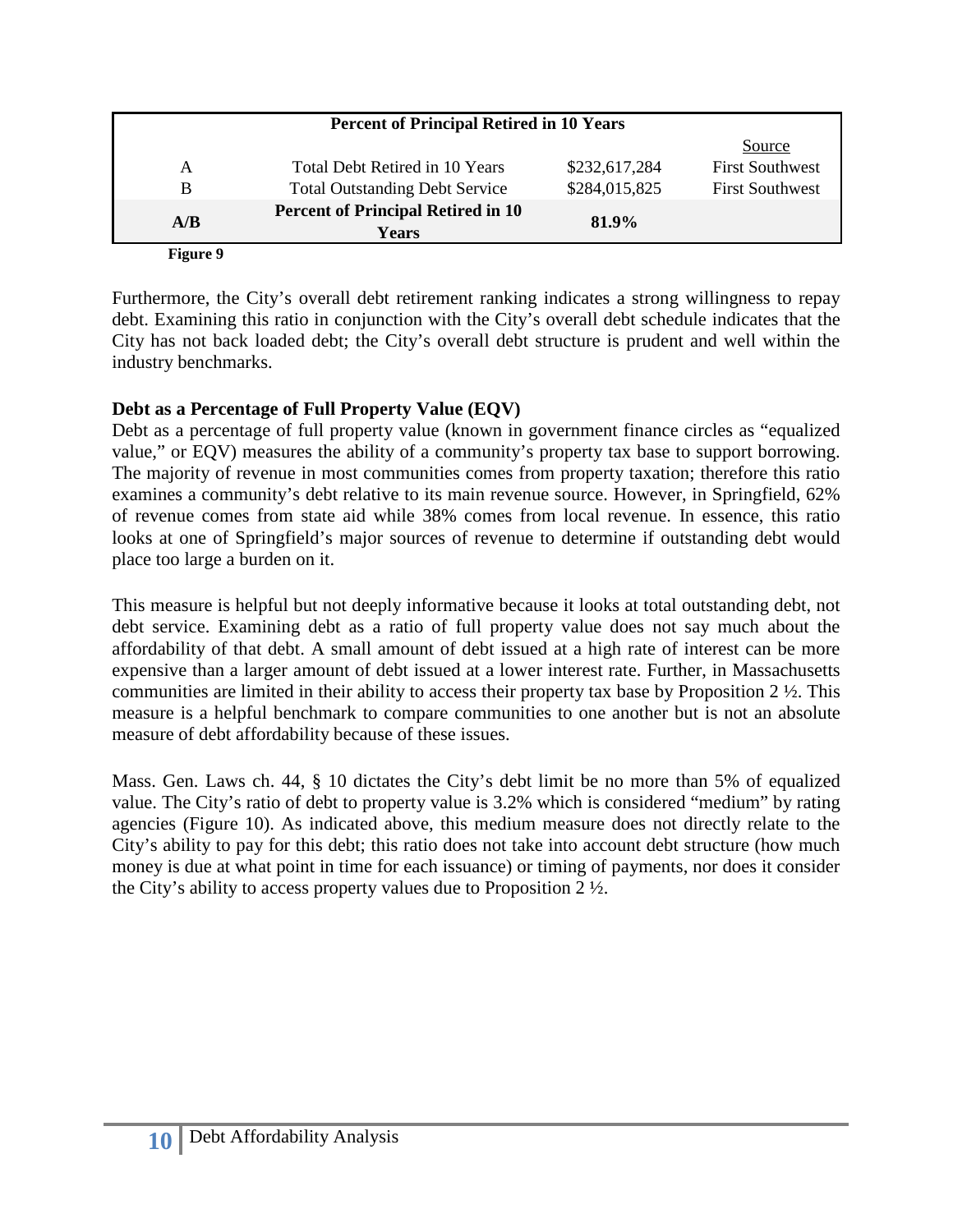

#### **Debt Service as a Percentage of Equalized Assessed Valuation (2014 EQV)**

**Figure 10** 

|                   | Debt Service as a Percentage of EQV       |                 |                        |
|-------------------|-------------------------------------------|-----------------|------------------------|
|                   |                                           |                 | Source                 |
| A                 | <b>Total Outstanding Debt (Principal)</b> | \$227,162,000   | <b>First Southwest</b> |
| B                 | <b>2014 EQV</b>                           | \$7,077,664,000 | <b>DOR</b>             |
| A/B               | Debt Service as a Percentage of EQV       | $3.2\%$         |                        |
| $17.2$ and $11.4$ |                                           |                 |                        |

#### **Figure 11**

#### **Debt per Capita**

Debt per capita examines the amount of debt the City has issued per person in the community. This is not intended to be a literal measure because debt is not issued to benefit individuals, but rather the community as a whole. This measure provides a sense of the cost of the capital investments in a community and, at its most extreme, how much money would be required from each resident to repay the community's debt if for some reason immediate repayment was required.

Debt per capita can be a useful measure when examining similar communities – by and large, comparable communities should issue similar amounts of debt for various capital purposes. Even similar sized communities have significant differences about them, however, so this measure should not be examined in absolute terms, but rather in the context of the unique requirements and challenges facing each community. It should also be viewed in light of Proposition 2 ½ which limits a community's ability to access its property tax base; Proposition  $2 \frac{1}{2}$  can force communities to issue debt for smaller projects that communities in other states would pay for in cash.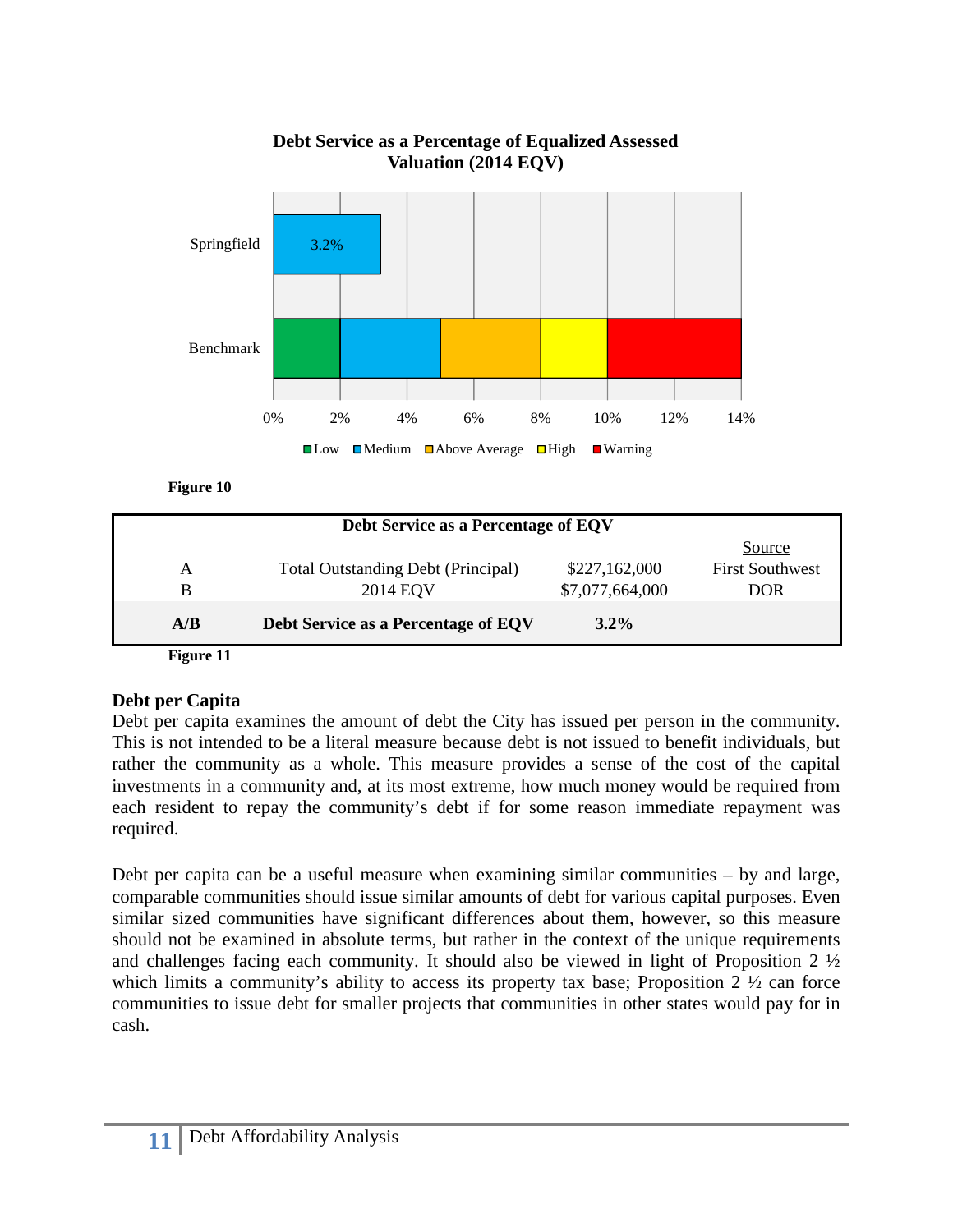



**Figure 12**

|                                                 |                                           |               | Source                 |  |
|-------------------------------------------------|-------------------------------------------|---------------|------------------------|--|
| А                                               | <b>Total Outstanding Debt (Principal)</b> | \$227,162,000 | <b>First Southwest</b> |  |
| B                                               | 2014 Population Estimate                  | 153,991       | US Census              |  |
| A/B                                             | <b>Total Outstanding Debt Per Capita</b>  | \$1,475.16    |                        |  |
| Figure 12. Datio of outstanding daht non nonson |                                           |               |                        |  |

**Figure 13: Ratio of outstanding debt per person**

The City's level of debt per capita is considered moderate by rating agencies. This measurement is not completely unexpected as the City has a large number of aging facilities (particularly schools) and infrastructure. The City is currently performing large school reconstruction projects, as well as, the replacement of schools and other facilities. Because of the major capital needs and significant backlog of deferred maintenance related to the City's decade long financial issues, it will be difficult for the City to lower the debt per capita measurement. To address this, the City of Springfield restructured its debt repayment schedule between 2007, 2009 and 2012 in order to support future investment in capital infrastructure.

In terms of net debt at \$226.0 million, the debt per capita decreases to \$1,476.87. This could be considered a more accurate metric as this amount explains how much actual debt per person after reimbursements from issuances.

### **Debt as a Percentage of Total Personal Income**

Like the ratio of debt to property value, the ratio of debt to personal income is a measure of affordability of the debt issued by a community. While property values provide the base that supports property taxation, it is personal income that allows people to buy goods and services,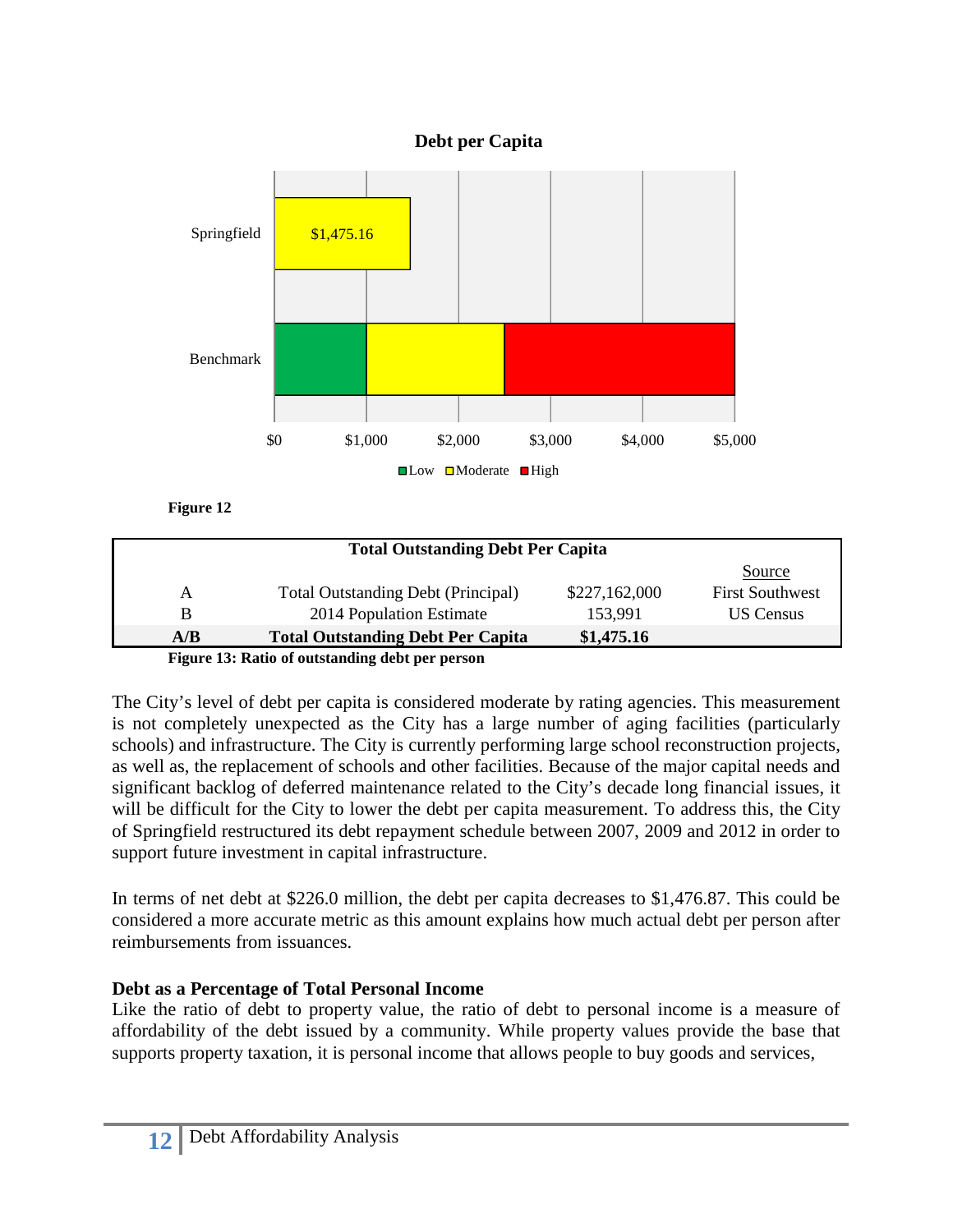make investments, and pay their taxes. Debt as a percentage of total personal income tells us how affordable debt is based on the income characteristics of a city or town.



#### **Total Debt as a Percentage of Total Personal Income (2014 Income Estimate)**

**Figure 14** 

| Total Outstanding Debt Per Capita as a Pecentage of<br><b>Total Personal Income Per Capita</b> |                                          |          |                        |  |
|------------------------------------------------------------------------------------------------|------------------------------------------|----------|------------------------|--|
|                                                                                                |                                          |          | Source                 |  |
|                                                                                                |                                          | \$1,475  | US Census $\&$         |  |
| A                                                                                              | <b>Total Outstanding Debt Per Capita</b> |          | <b>First Southwest</b> |  |
| B                                                                                              | 2014 Per Capita Income                   | \$18,133 | <b>US Census</b>       |  |
|                                                                                                | <b>Total Outstanding Debt Per</b>        |          |                        |  |
| A/B                                                                                            | Capita as a Percentage of Total          | $8.1\%$  |                        |  |
| <b>Personal Income Per Capita</b>                                                              |                                          |          |                        |  |

**Figure 15: Ratio of debt to personal income** 

Springfield's ratio of debt to personal income is considered "above average" by credit rating agency standards. This means that the City's debt can be considered a large share of a resident's income. Like the prior measure, however, this does not examine the cost of the debt, but focuses on the amount of debt issued. In other words, this measure does not take in to account the net debt service or timing of debt payments. This year, when net debt is factored, the percentage of Total Personal Income remains constant at 8.1% because the City's total outstanding debt (principal) and total outstanding net debt are very close.

There are two important factors to consider when examining this ratio. The first, as described above, is that the City has entered into an aggressive debt retirement schedule that does not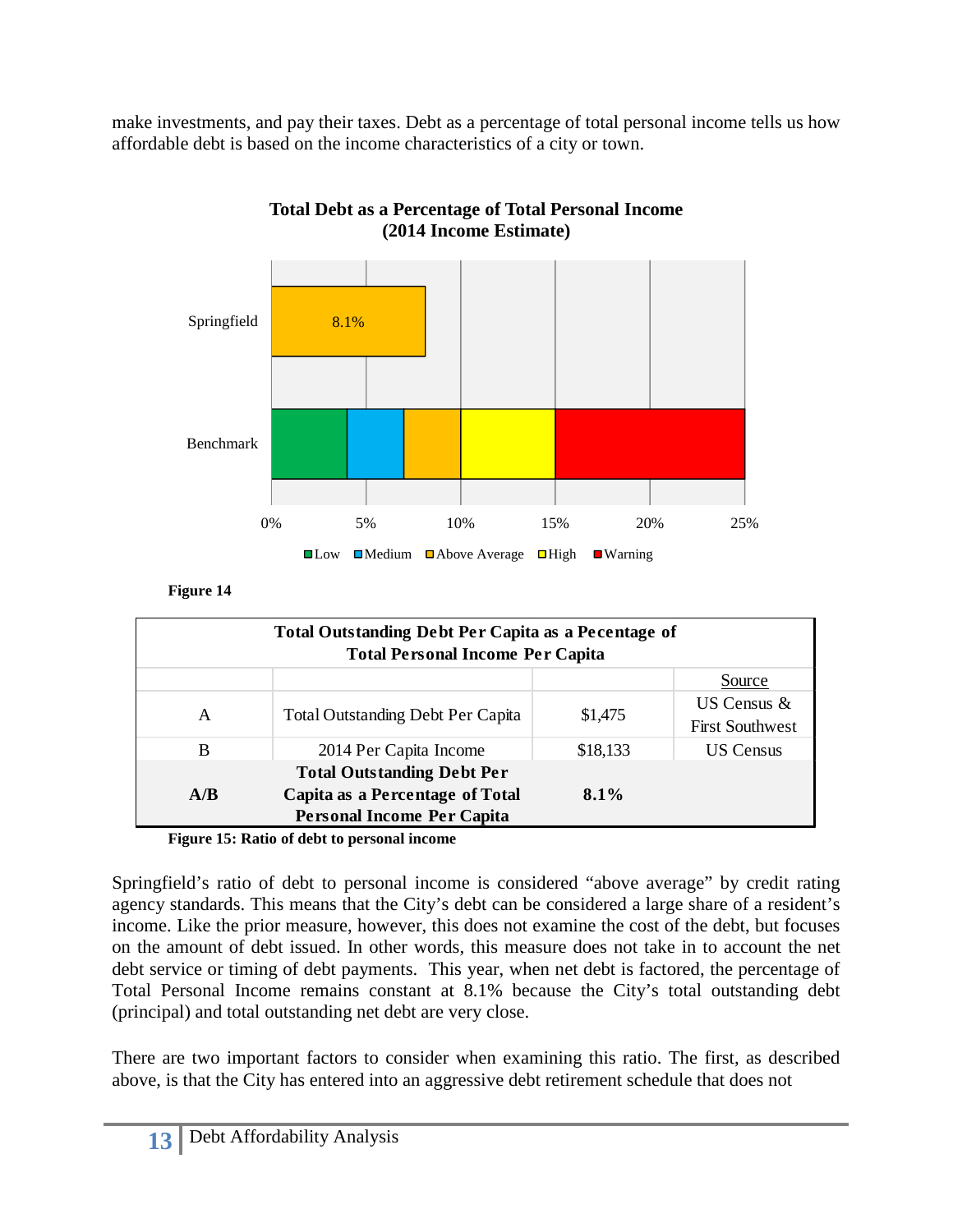inappropriately delay debt payments. Another aspect to consider is that the City receives school and other reimbursements, decreasing the cost of the debt and the effective debt to personal income ratio. In 2015, the City of Springfield will receive \$12.7 million in MSBA grants with an average of \$5.6 million in each of the next six years. Since this ratio only looks at "total debt," this subsidy is not considered.

The ratio of debt to personal income appears to be less favorable than that of debt to total property value, which indicates a disparity between home values and income. This variance is caused by higher commercial and industrial property values that are included in the debt to total property value but not in the debt to personal income ratio. The City would not be able to provide the level of services and investment in infrastructure without business property tax revenue. This disparity highlights the need for economic development to be a top priority of the City.

#### **Overall Net Debt as a percentage of Full Value**

Overall Net Debt as a percentage of full value or sometimes referred to as the "Debt Burden" of the community, measures the value of a city's debt compared to the value of a city's assessed real property. In a municipal bond issue, a ratio measuring the value of the municipality's net debt compared to the specified value of the real property being purchased as assessed for tax purposes.



**Overall Net Debt as a percentage of Full Value**

**Figure 16**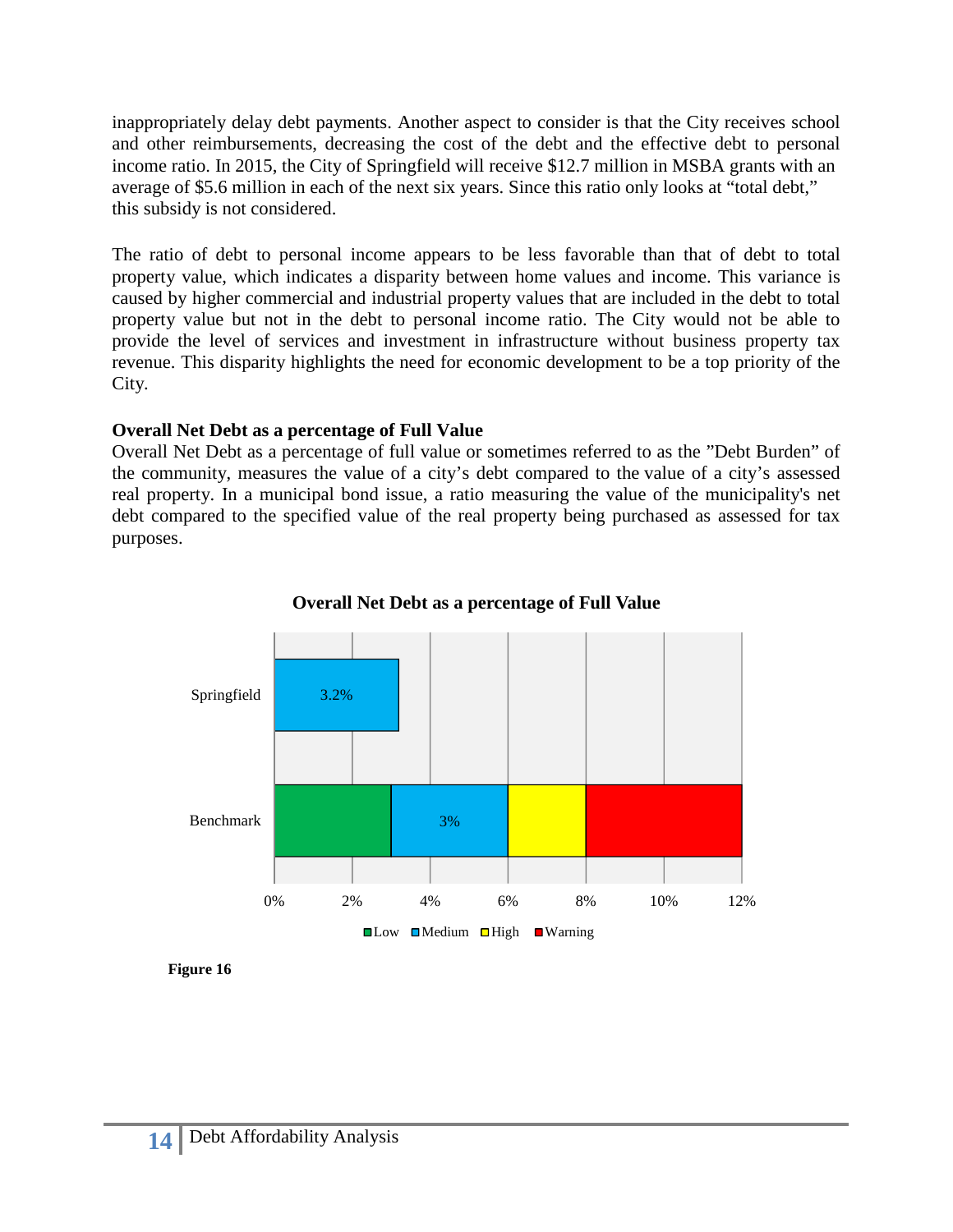| <b>Overall Net Debt as a percentage of Full Value</b> |                                                                 |                 |                        |  |
|-------------------------------------------------------|-----------------------------------------------------------------|-----------------|------------------------|--|
|                                                       |                                                                 |                 | <b>Source</b>          |  |
| А                                                     | <b>Total Outstanding Net Debt</b>                               | \$226,038,818   | <b>First Southwest</b> |  |
| B                                                     | 2014 EQV                                                        | \$7,077,664,000 | DOR                    |  |
| A/B                                                   | <b>Overall Net Debt as a percentage of</b><br><b>Full Value</b> | $3.2\%$         |                        |  |

 **Figure 17** 

This is one of the factors which determine the quality of a municipal bond issue. The lower the City's debt is relative to the assessed value of its property, the less risky its bonds are deemed to be. Ultimately, the more leveraged a tax base is, the more difficult it is to afford additional debt. Debt burdens that range from 3-4% tend to be viewed as average. The City's level of debt burden is of 3.2% which is considered medium by most rating agencies.

# **Conclusion**

Since Fiscal Year 2005 continuing through present day, the City of Springfield has strengthened its financial position by not only instituting clear and strict financial policies but also passing responsible budgets and a comprehensive five-year capital investment plan, within the fiscal constraints illustrated in the debt affordability analysis. The City has paid particular attention to the debt policies that allow the City to borrow for specific projects and pay off the debt in a timely manner.

The City of Springfield has maintained its 'AA-' credit rating, which was the result of a double upgrade from Standard & Poor's  $(S\&P)$  in 2014. This demonstrates that Standard & Poor's believes so strongly in the City's financial management and ability to make difficult decisions to balance the budget. S&P credited the City for having strong budgetary flexibility, with available reserves above 8% of general fund expenditures, very strong management conditions led by formalized financial policies and an experienced and capable management team as a few reasons for the credit rating upgrade. The S&P rating continues to be the highest rating in the City's recorded history, and one that the City has maintained over the last two years. In addition, the City received a reaffirmed credit rating of A2 with a revised outlook from stable to positive by Moody's in January 2015. Credit ratings have an integral role in the municipal bond market and are one factor that affects the City's cost of funds on debt offerings.

The debt service illustrates the City's ability to finance debt within its current budget as a Percentage of General Fund Expenditures. This is the most immediate measure of ability to pay; however, it only examines the ability to pay for debt within a community's existing budget. The City's measure of debt service as a percentage of General Fund expenditures is strong, with 5.8% of the Fiscal Year 2016 budget dedicated to debt service. This is down from 6.5% from Fiscal Year 2015. The improvement in the debt service ratio is attributable to the reduction of 2016 total debt service.

According to the measures presented in this plan, the City is in a solid debt position but can improve its standing even more. One way to bring the City more in line with its debt policies is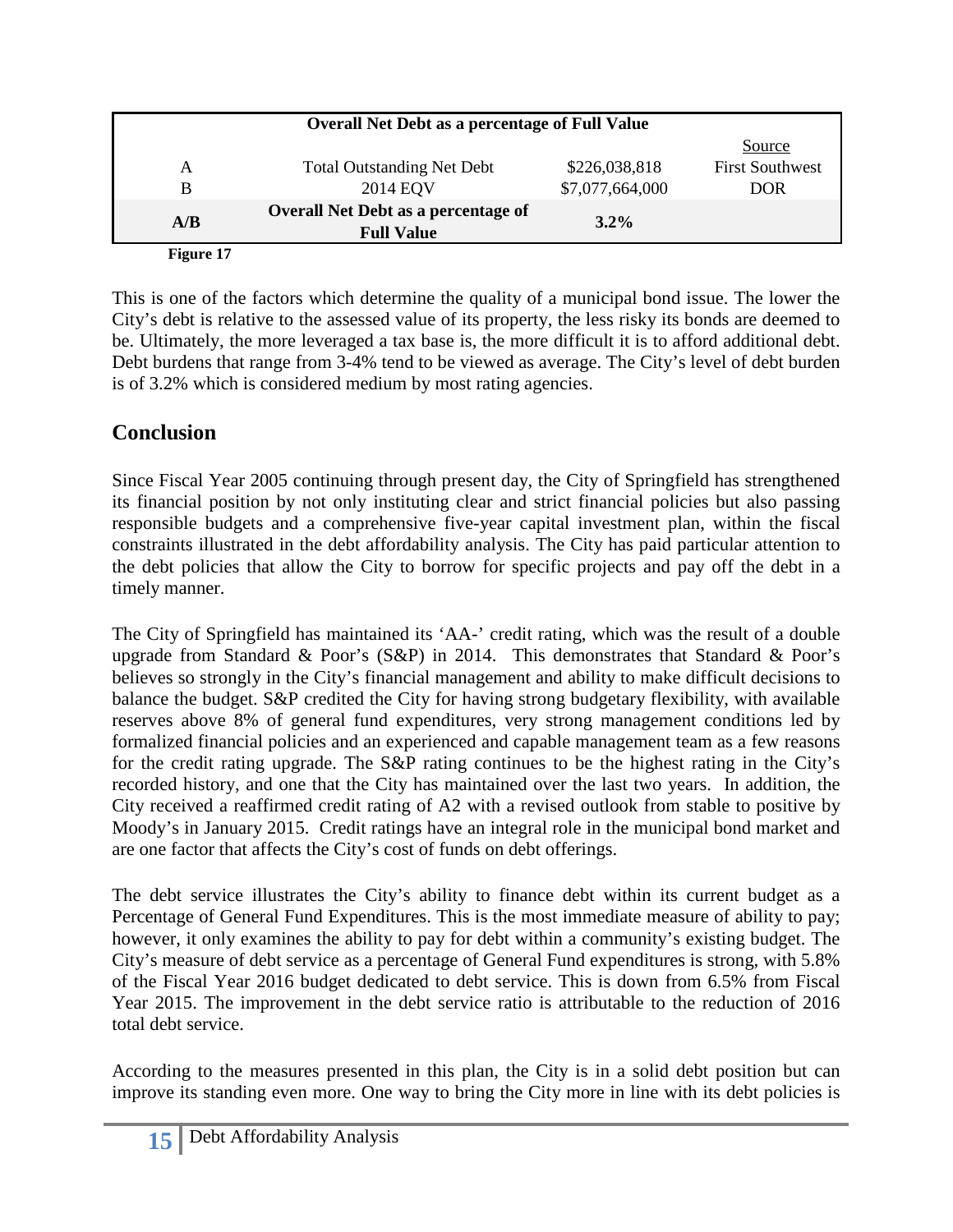to foster an environment that promotes jobs and increase citizens' wealth. These policies help decrease the percentage of debt per total income and decrease debt per capita. This will bring Springfield in line with other communities in the Commonwealth and have the desired affect of increasing the City's financial standing.

The ability to address the City's large capital liability will be a substantial issue over the next few fiscal years. In addition to its standard capital improvement needs, Springfield was hit by a tornado on June 1, 2011 and an early snowstorm on October 29, 2011 realizing over \$120 million in infrastructure damage, specifically to two of its schools, a community center and several hundred city-owned trees. With help from the Federal Emergency Management Agency (FEMA), Massachusetts Emergency Management Agency (MEMA) and the MSBA most of the costs will be reimbursed. What remains will have to be paid for by Springfield and added to its capital liability.

In order to address some of its capital needs, Springfield will issue short and long term debt in 2016 and 2017 as well as use a combination of Pay-As-You-Go Capital funds and Capital Reserve funds. In 2016 Springfield will issue BANs to continue efforts to update its infrastructure and for permanent funding needed for previously issued BANs and Council authorized debt issuances. Capitalizing on its decreasing debt schedule, in 2017, Springfield plans to go out to bond again, alleviating several of its highest priority requests.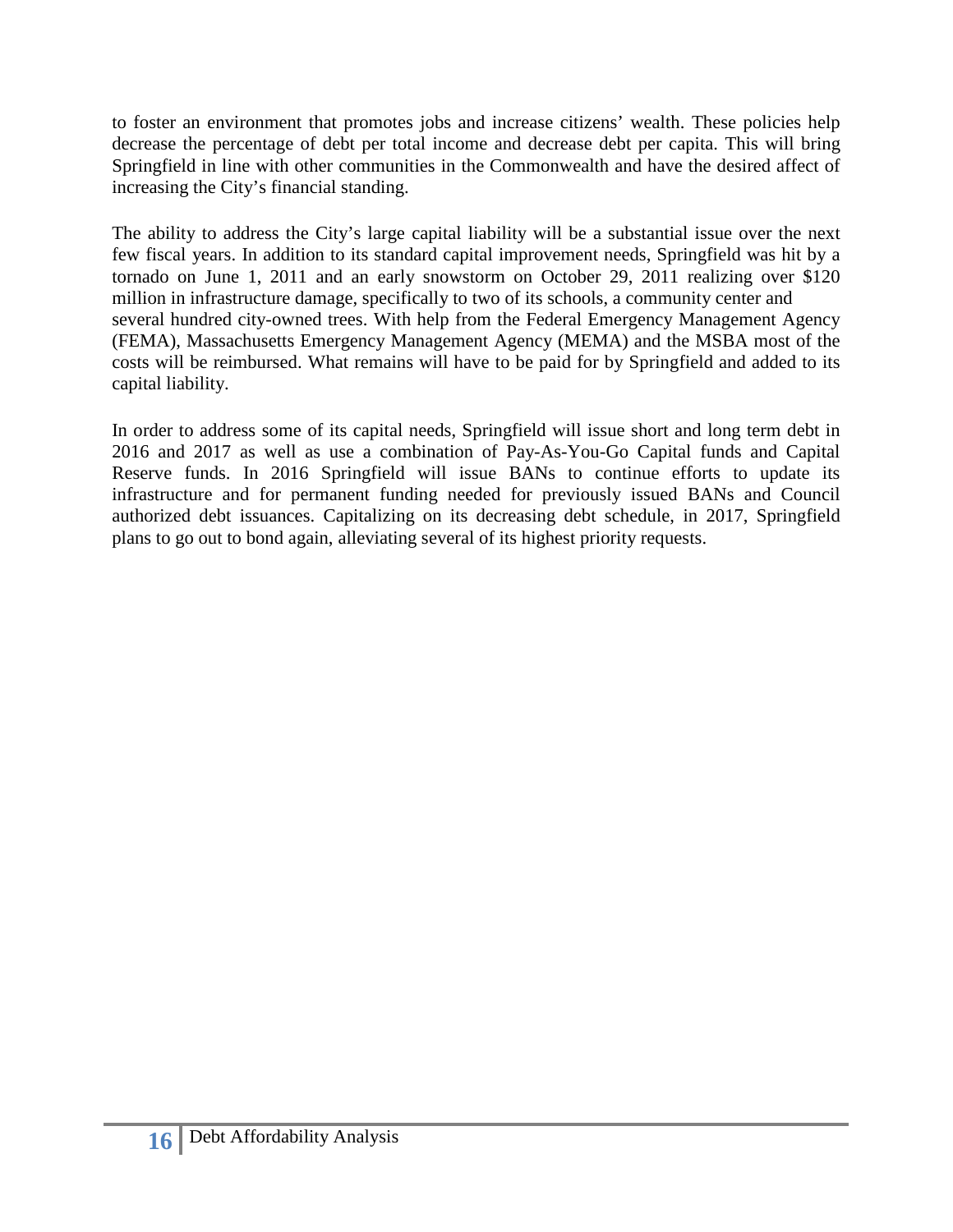# **Appendix A** Debt Analysis Definitions

Consistent with the City's financial policies as well as standard business practices, the City of Springfield has only issued debt to finance capital investment. Appendix B of this report is a summary of all projects financed by debt that are currently outstanding. Each of these projects is a capital project, and the expenditures are considered capital investments.

The City of Springfield defines **capital** as buildings, facilities, land, infrastructure or major equipment with an estimated useful life of at least ten years and costs at least \$25,000. Similarly, any improvements to capital which would extend the useful life of capital being improved by at least five years may be considered capital if it costs at least \$25,000.

A **capital investment** is the expenditure of funds to improve existing City infrastructure, extend its useful life, buildings, or acquire new capital assets. This is considered an investment because the funds expended are used to reduce costs and/or improve services over a multi-year timeframe.

**Debt Service** is the cost of repaying debt that has been issued. This includes principal and interest payments. Move definitions to appendix at end.

**Municipal debt:** usually bonds and notes – is a tool for financing investments in the infrastructure and capital equipment that permits government to provide services to the public. In its most basic form, debt occurs when a city or town borrows from lenders. The money that is borrowed is usually repaid over a number of years, and the lender usually charges interest to the borrower as compensation for allowing someone else to use their money. To begin to understand municipal borrowing, a few key terms are important:

**Bond:** A long-term financing tool that allows a community to borrow money to finance certain investments. Municipal bonds in Massachusetts are generally issued with a fixed interest rate and carry a term of between 10 and 30 years.

**Note:** A financing tool generally used for short-term needs, such as "bridge financing" during construction. In Massachusetts, notes are generally issued as one-year debt which can be "rolled" for a maximum of five years.

**Term:** The length of time a bond or note is outstanding. In other words, if a community borrows money for 20 years to finance the construction of City Hall, the "term" of the debt is 20 years. In five years, the "remaining term" would be 15 years.

With rare exception – exceptions which are authorized by the Commonwealth on a case-by-case basis through special legislation – municipal debt can only be incurred for investment in the capital needs of a community. State finance law permits communities to issue debt for the following purposes: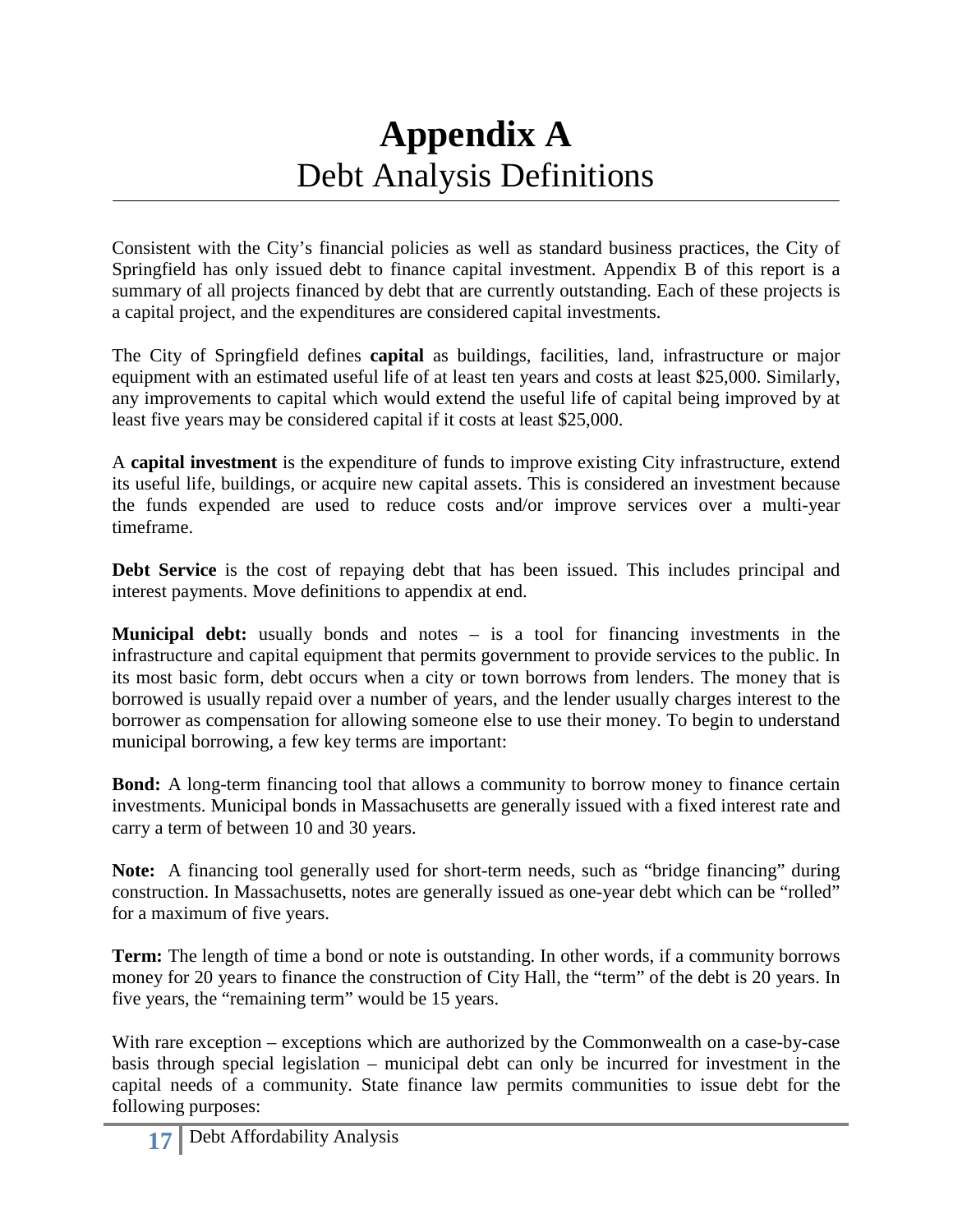Public Works

- Construction and reconstruction of roads, bridges, sidewalks, walls and dikes, and for the acquisition of land
- Construction and reconstruction of municipal buildings, including schools
- Traffic signals, public lighting, fire alarm and police communication equipment

Municipal Equipment

- Departmental equipment, including fire equipment and heavy equipment such as graders, street sweepers, trash trucks, and semi-automated recycling trucks.
- Costs for design, development and purchase of computer software and equipment

# Energy

• Energy conservation, to pay for energy audits or to implement alternative energy technologies

Environmental

- Asbestos abatement in municipal buildings
- Preservation and restoration of lakes and ponds

Recreational

- Construction of parks and playgrounds
- Construction of skating rinks, outdoor swimming pools, golf courses, tennis courts and other outdoor recreational facilities

Debt should be issued to finance capital improvements that will maintain or improve the rate of return on taxpayer dollars. Stated another way, debt should be issued to finance capital projects that prevent things from getting worse, make things better or improve operations, services or efficiency.

There are a number of reasons to issue debt to finance capital investment. As the City recovered from the June 2011 tornado and October 2011 snow storm, certain projects, such as the construction and reconstruction of the heavily damaged Elias Brookings Elementary and Mary Dryden Elementary Schools, could only be afforded by spreading their cost over many years. The MSBA Grant Program requires the City to appropriate the full cost of the project, before any reimbursements from MSBA can be requested, which required the issuance of debt.

The issuance of debt to finance projects with a long life is also considered "fair." This equity concern is grounded in the argument that today's taxpayers should not pay the entire cost of projects that will benefit future residents; rather, the people who benefit from the project should pay for its costs. As benefits from the investment will accrue over time, the costs should be paid over time as well. This requires the issuance of debt.

As an example, the City has bonded for the construction of a new Brookings Elementary School that could provide educational services for 50 years. It would not be "fair" to finance the project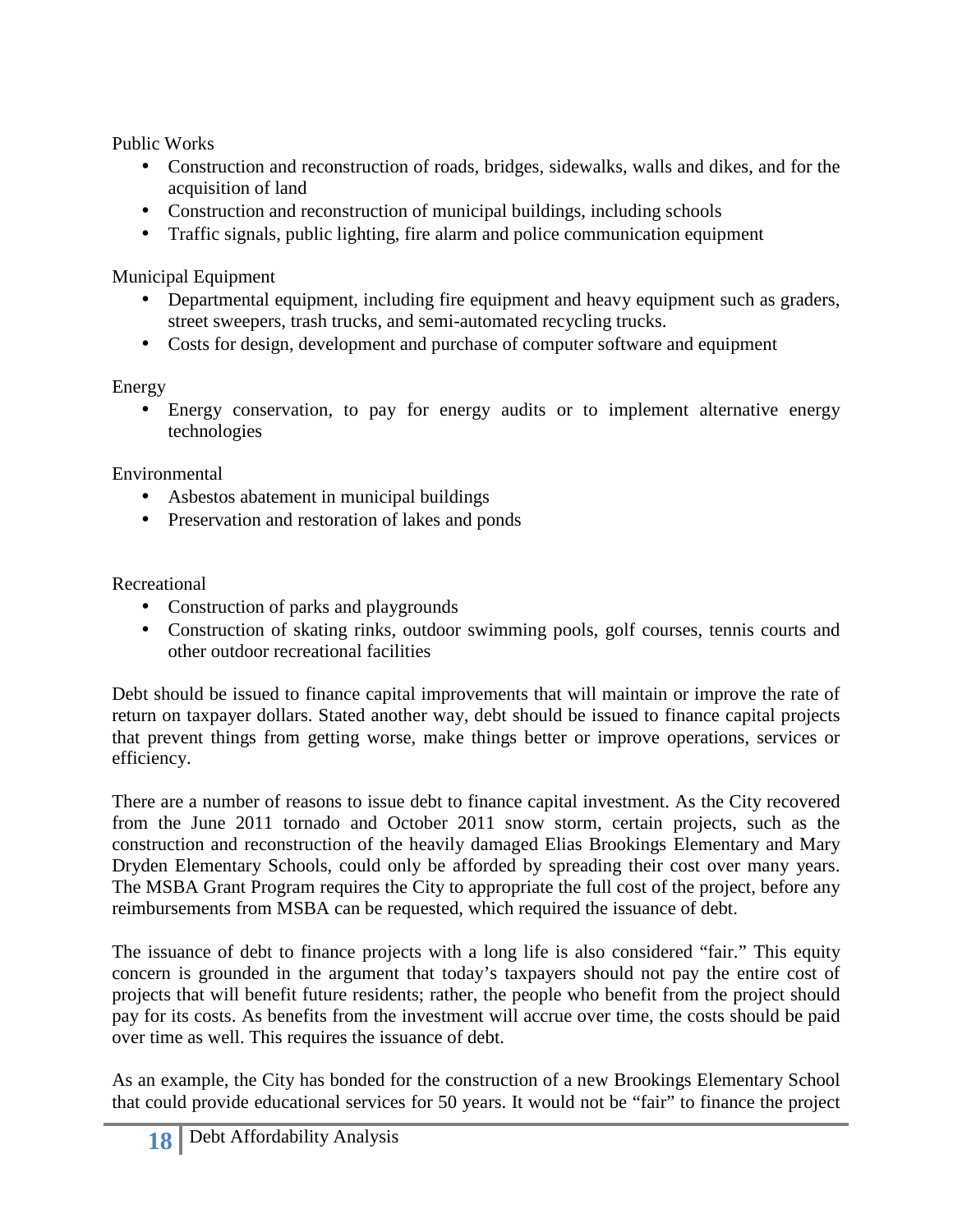through direct cash appropriation because today's taxpayers would pay for its entire cost. Those who moved into Springfield in two years could receive 48 years of benefit without paying any of the cost, and those who moved out of Springfield in five years would have paid 50 years of cost but received only five years of benefit.

Similarly, it would not be "fair" or cost effective to bond for the project and structure the debt in such a way that the City would not pay the starting costs associated with the construction until 20 years from now. In other words, as the City issues debt, it begins paying back the principal and interest as to not back load the debt service schedule for future years to fund. The City's financial policies require the City to structure its debt in such a way that the City pays for the construction based on the depreciation of that building.

**Debt management** is the application of financial knowledge to ensure that our debt is structured in the manner that saves as much money as possible for our residents and protects our taxpayers from the risks associated with debt. Proper debt management can help the City take advantage of opportunities that suddenly arise and can help us predict and resolve problems before they occur. Specifically, proper debt management allows the City to plan additional debt issuances. The benefit of this is to allow the City to determine those projects that would be viewed as top priorities.

Debt management also helps a community ensure the cost of its debt is fair and equitable. Part of this fairness is issuing debt whose term does not exceed the useful life of the asset it finances. This reduces overall costs by placing a limit on the term of the debt and ensures that taxpayers will not be required to pay for assets that no longer exist, and therefore are no longer providing a public benefit.

Proper debt management should incorporate communication with the public to ensure the people we serve are fully informed of the ways in which their government is financed. This analysis continues the City's efforts to improve communication about public finances.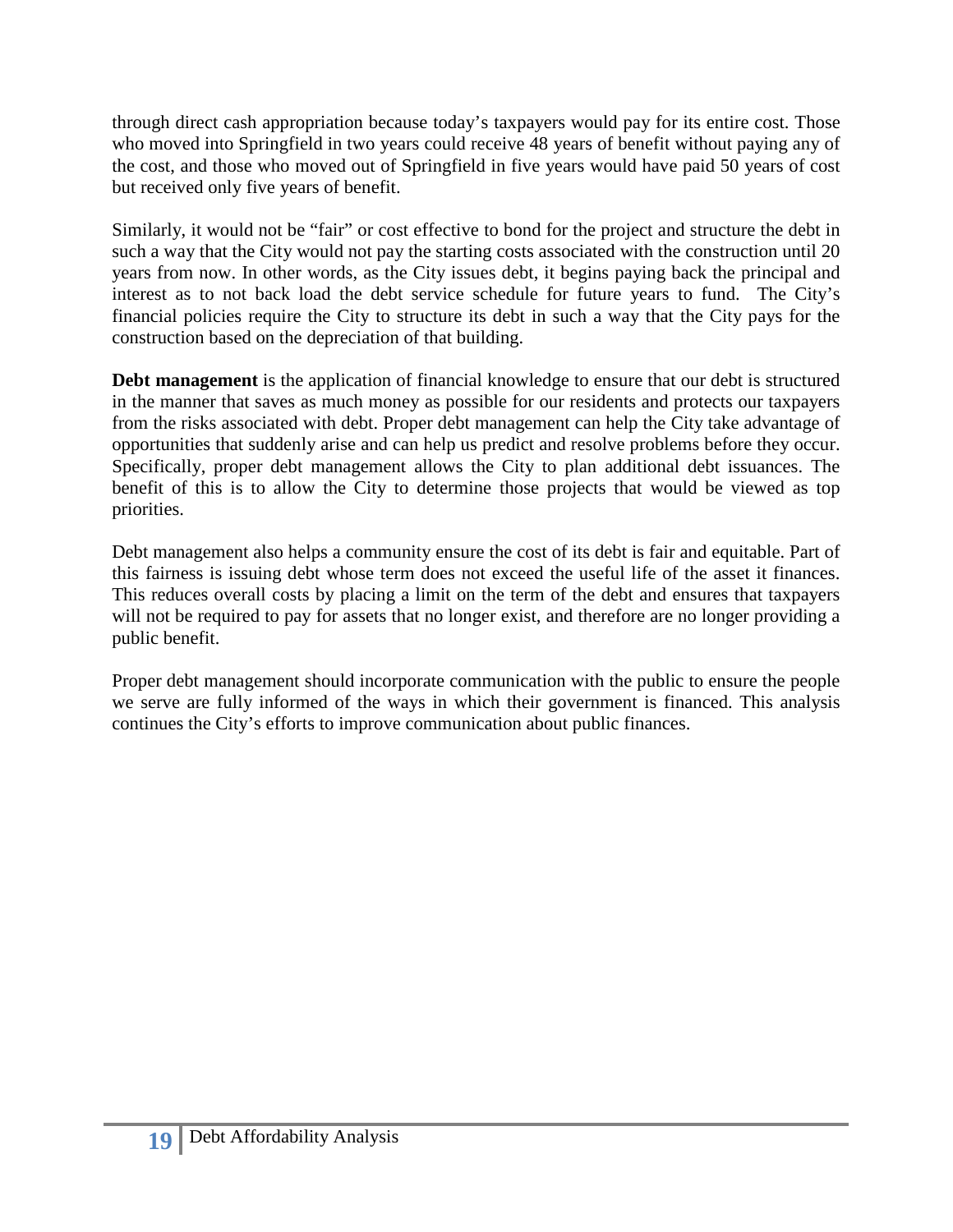# **Appendix B Current Outstanding Debt Issuances**

#### **City of Springfield, Massachusetts**

*Net Long-Term Debt Outstanding as of June 30, 2015 (including subsequent issues)* 

*Net of MSBA & QSCB Subsidies* 

*\*Does Not Reflect QSCB Annual Required Sinking Fund Deposits or Invested Sinking Fund Interest* 

*Earnings\** 

#### **Total Net Debt Service**

| Date       | Principal        | Interest        | MSBA Subsidy (1) | QSCB Subsidy (2)  | Net $D/S$        |
|------------|------------------|-----------------|------------------|-------------------|------------------|
| 06/30/2015 |                  |                 |                  |                   |                  |
| 06/30/2016 | 25,197,000.00    | 9,570,437.21    | (12,694,418.00)  | (966, 442.40)     | 21,106,576.81    |
| 06/30/2017 | 24,326,000.00    | 8,060,976.36    | (10,355,599.00)  | (966, 442.40)     | 21,064,934.96    |
| 06/30/2018 | 23,075,000.00    | 7,125,446.36    | (5,004,683.00)   | (966, 442.40)     | 24,229,320.96    |
| 06/30/2019 | 23,980,000.00    | 6,114,633.86    | (5,004,683.00)   | (966, 442.40)     | 24,123,508.46    |
| 06/30/2020 | 20,855,000.00    | 5,155,571.36    | (5,203,316.00)   | (966, 442.40)     | 19,840,812.96    |
| 06/30/2021 | 20,790,000.00    | 4,274,721.36    | (5,345,891.00)   | (966, 442.40)     | 18,752,387.96    |
| 06/30/2022 | 18,085,000.00    | 3,451,146.36    | (2,771,108.00)   | (966, 442.40)     | 17,798,595.96    |
| 06/30/2023 | 13,735,000.00    | 2,778,558.86    |                  | (966, 442.40)     | 15,547,116.46    |
| 06/30/2024 | 7,085,000.00     | 2,349,646.36    |                  | (966, 442.40)     | 8,468,203.96     |
| 06/30/2025 | 4.490,000.00     | 2,118,146.36    |                  | (966, 442.40)     | 5,641,703.96     |
| 06/30/2026 | 4,520,000.00     | 1,937,946.36    |                  | (966, 442.40)     | 5,491,503.96     |
| 06/30/2027 | 22,394,000.00    | 1,756,946.36    |                  | (966, 442.40)     | 23,184,503.96    |
| 06/30/2028 | 2,775,000.00     | 539,006.36      |                  |                   | 3,314,006.36     |
| 06/30/2029 | 2,775,000.00     | 441,881.36      |                  |                   | 3,216,881.36     |
| 06/30/2030 | 2,395,000.00     | 364, 331. 36    |                  |                   | 2,759,331.36     |
| 06/30/2031 | 2,205,000.00     | 295,331.36      |                  |                   | 2,500,331.36     |
| 06/30/2032 | 2,195,000.00     | 229,331.36      |                  |                   | 2,424,331.36     |
| 06/30/2033 | 2,195,000.00     | 162,109.44      |                  |                   | 2,357,109.44     |
| 06/30/2034 | 2,050,000.00     | 95,781.31       |                  |                   | 2,145,781.31     |
| 06/30/2035 | 2,040,000.00     | 31,875.05       |                  |                   | 2,071,875.05     |
| Total      | \$227,162,000.00 | \$56,853,824.77 | (46,379,698.00)  | (11, 597, 308.80) | \$226,038,817.97 |

(1) Reflects reduced MSBA grant payments as a result of the October, 2015 refunding.

(2) Does not reflect an assumption regarding reduced subsidies as a result of sequestration.

#### **Par Amounts of Selected Issues June 30, 2015**

| July 25 2002 QZAB (I)                                                         | 1,000,000.00 |
|-------------------------------------------------------------------------------|--------------|
| July 2005 Advance Refunding SQ non-called -97 Chestnut Middle School modeling | 82,715.00    |
| July 2005 Advance Refunding SQ non-called -97 Chestnut Middle School Land     | 74,857.00    |
| July 2005 Advance Refunding SQ non-called -97 School Roofs                    | 43,425.00    |
| July 2005 Advance Refunding SQ non-called -97 Industrial Park                 | 28,942.00    |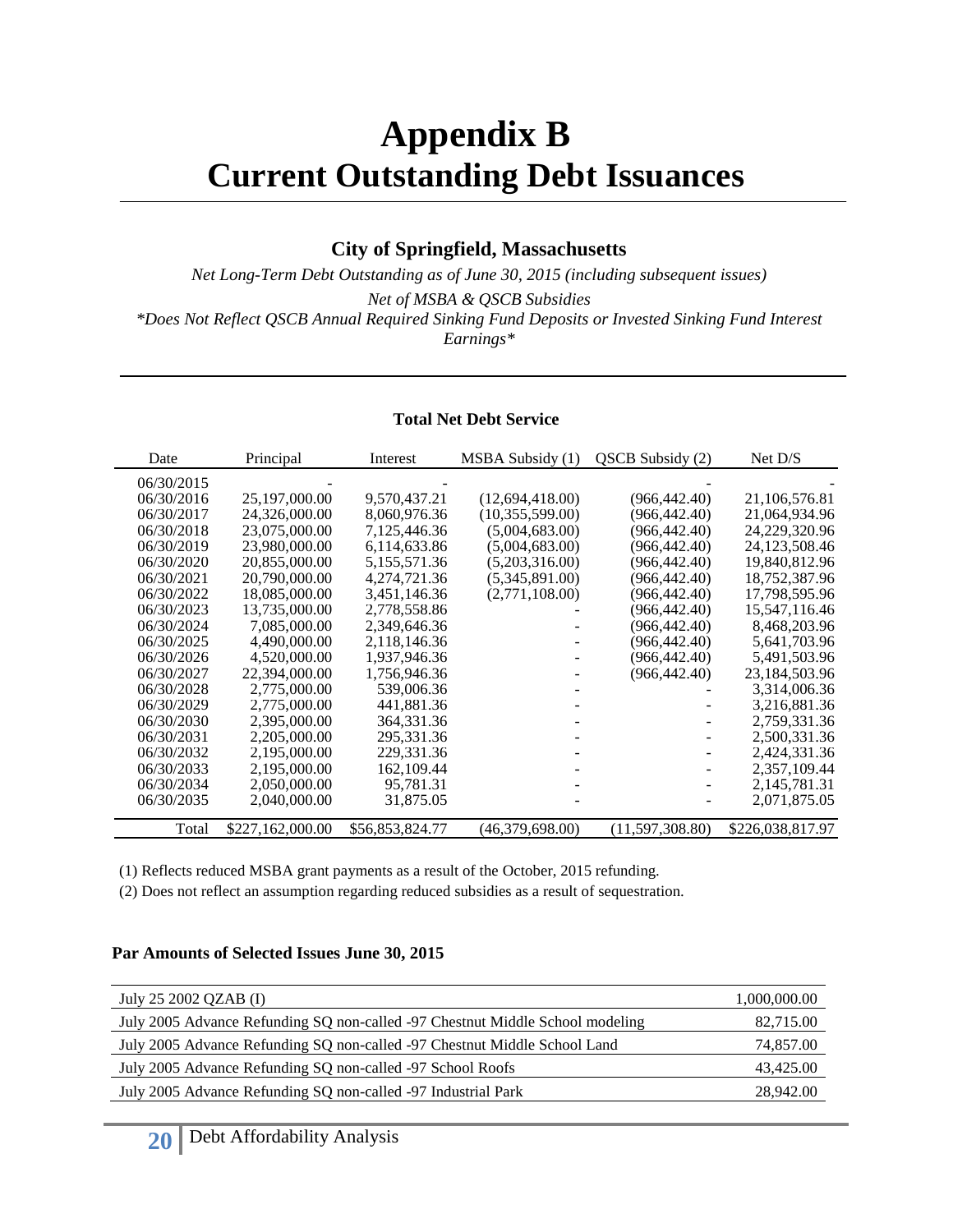| July 2005 Advance Refunding SQ non-called -97 Milton Bradley School Land          | 619,773.00   |
|-----------------------------------------------------------------------------------|--------------|
| July 2005 Advance Refunding SQ non-called -97 HS of Science and Tech              | 1,939,055.00 |
| July 2005 Advance Refunding SQ non-called -97 Indian Orchard School Remodeling    | 33,898.00    |
| July 2005 Advance Refunding SQ non-called -97 Commerce HS Remodeling              | 87,117.00    |
| July 2005 Advance Refunding SQ non-called -97 Sumner Ave School Remodeling        | 33,898.00    |
| July 2005 Advance Refunding SQ non-called -97 Chestnut Middle School              | 401,907.00   |
| July 2005 Advance Refunding SQ non-called -98 Land Acquisition and Appraisal      | 125,578.00   |
| July 2005 Advance Refunding SQ non-called -98 School Construction                 | 3,694,779.00 |
| July 2005 Advance Refunding SQ non-called -99 School 1                            | 2,117,746.00 |
| July 2005 Advance Refunding SQ non-called -99 Chestnut School Land Acquisition    | 96,050.00    |
| July 2005 Advance Refunding SQ non-called -99 Urban Renewal                       | 571,402.00   |
| July 2005 Advance Refunding SQ non-called -99 Demolition                          | 171,772.00   |
| July 2005 Advance Refunding SQ non-called -99 Public Building 1                   | 95,965.00    |
| July 2005 Advance Refunding SQ non-called -99 Public Building 2                   | 106,121.00   |
| July 7 2005 New Money 1 non-called -Remodeling Public Buildings (ISQ)             | 55,000.00    |
| July 7 2005 New Money 1 non-called -Dept. Equip. Facility Mgmt. and Park (ISQ)    | 10,000.00    |
| July 7 2005 New Money 1 non-called -Public Building Renovations (ISQ)             | 210,000.00   |
| July 7 2005 New Money 1 non-called -Roof Repairs - School (ISQ)                   | 45,000.00    |
| July 7 2005 New Money 1 non-called -Boston Road/Parker Street (ISQ)               | 10,000.00    |
| July 7 2005 New Money 1 non-called -Repairs to Public Buildings ADA Requirements  | 105,000.00   |
| July 7 2005 New Money 1 non-called -Repairs to Public Buildings (ISQ)             | 105,000.00   |
| July 7 2005 New Money 1 non-called -Repairs to Public Buildings-School (ISQ)      | 50,000.00    |
| July 7 2005 New Money 1 non-called -Repairs to Public Buildings-School Emerg. (I) | 105,000.00   |
| July 7 2005 New Money 1 non-called -Library & Museums Remodeling (SQ)             | 2,000.00     |
| July 7 2005 New Money 1 non-called -Repairs to Municipal Group (ISQ)              | 384,908.10   |
| July 7 2005 New Money 1 non-called -Final Phase Tapley Street (ISQ)               | 111,223.43   |
| July 7 2005 New Money 1 non-called -School Building Repairs (ISQ)                 | 158,117.44   |
| July 7 2005 New Money 1 non-called -Public Building Repairs (ISQ)                 | 28,751.03    |
| July 7 2005 New Money 1 non-called -Rebecca Johnson School Improvements (ISQ)     | 50,000.00    |
| July 7 2005 New Money 1 non-called -Demolition of Former Tech. High School (ISQ)  | 115,000.00   |
| July 7 2005 New Money 2 non-called -Facility Construction (ISQ)                   | 15,000.00    |
| July 7 2005 New Money 2 non-called -Landfill Closure (OSQ)                        | 285,000.00   |
| July 7 2005 New Money 2 non-called -Departmental Equipment (ISQ)                  | 15,000.00    |
| July 7 2005 New Money 2 non-called -Urban Renewal I (OSQ)                         | 40,000.00    |
| July 7 2005 New Money 2 non-called -Park Improvements I (ISQ)                     | 115,000.00   |
| July 7 2005 New Money 2 non-called -Park Improvements II (ISQ)                    | 240,000.00   |
| July 7 2005 New Money 2 non-called -Cyr Arena (ISQ)                               | 40,000.00    |
| July 7 2005 New Money 2 non-called -Fire/Safety Complex (ISQ)                     | 115,000.00   |
| July 7 2005 New Money 2 non-called -Library & Museum (SQ)                         | 175,000.00   |
| July 7 2005 New Money 2 non-called -Urban Renewal II (OSQ)                        | 175,000.00   |
| July 7 2005 New Money 2 non-called -Park Improvements III (ISQ)                   | 50,000.00    |
| February 7 2007 New Money SQ NON-CALLED -Putnam School Renovation                 | 1,330,000.00 |
| February 7 2007 New Money SQ NON-CALLED -Our Lady Hope School Renovation          | 1,390,000.00 |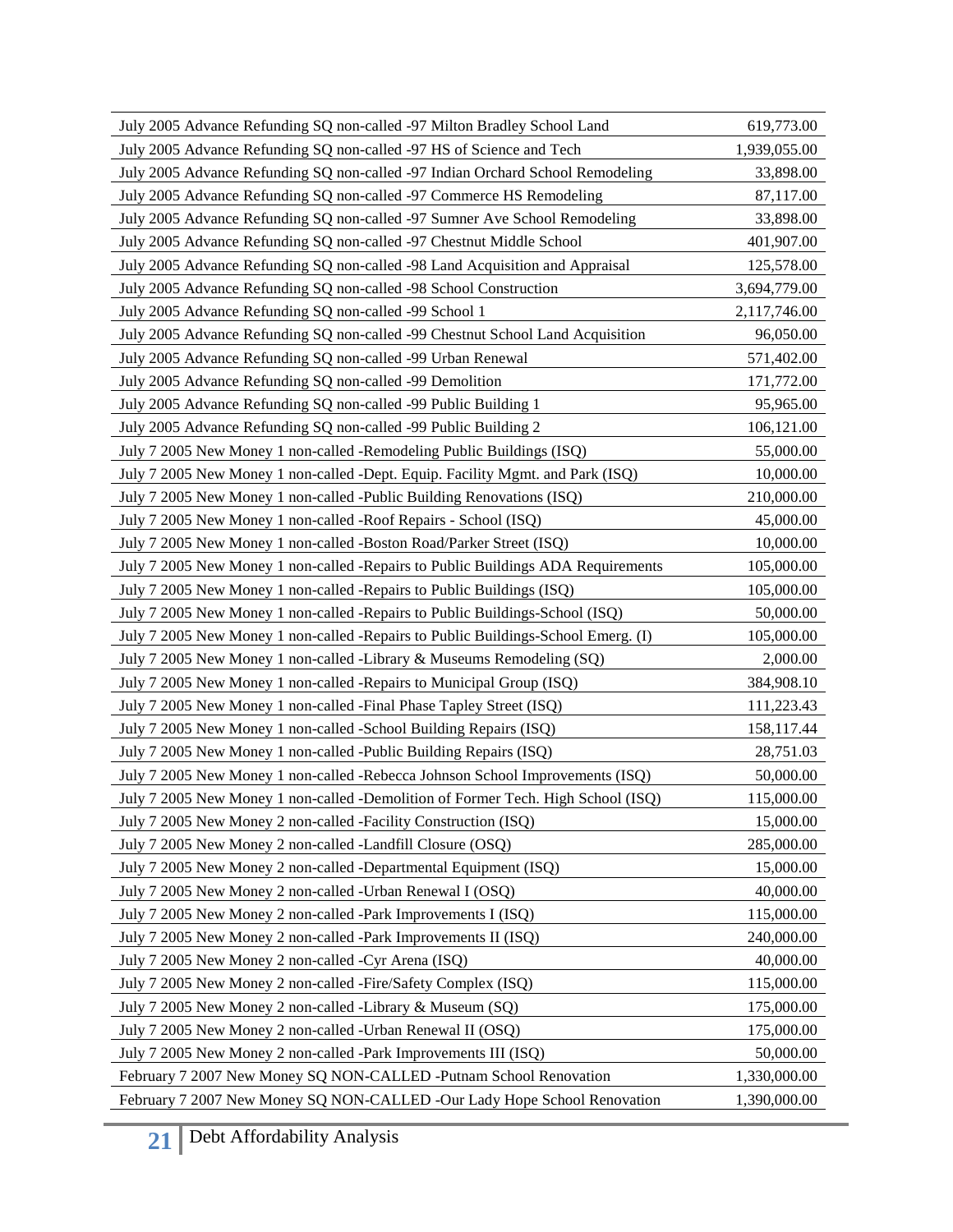| February 7 2007 New Money SQ NON-CALLED - Various School Water & Sewer              | 10,000.00     |
|-------------------------------------------------------------------------------------|---------------|
| February 7 2007 New Money SQ NON-CALLED -Demolition 1                               | 145,000.00    |
| February 7 2007 New Money SQ NON-CALLED -Demolition 2                               | 30,000.00     |
| February 7 2007 New Money SQ NON-CALLED -Demolition 3                               | 280,000.00    |
| February 7 2007 New Money SQ NON-CALLED -Road Construction                          | 965,000.00    |
| February 7 2007 New Money SQ NON-CALLED -Sidewalk Construction                      | 245,000.00    |
| February 7 2007 New Money SQ NON-CALLED - Financial Software                        | 665,000.00    |
| February 7 2007 New Money SQ NON-CALLED -Fire Station Land Acquisition              | 75,000.00     |
| February 7 2007 New Money SQ NON-CALLED -Fire Upgrades                              | 60,000.00     |
| February 7 2007 New Money SQ NON-CALLED -Library Upgrades                           | 55,000.00     |
| February 7 2007 New Money SQ NON-CALLED -Police Department Renovation               | 440,000.00    |
| February 7 2007 New Money SQ NON-CALLED -Police/Fire Design                         | 145,000.00    |
| February 7 2007 New Money SQ NON-CALLED -Hope/Baptist Land Acquisition              | 20,000.00     |
| February 7 2007 New Money SQ NON-CALLED -Greenleaf Park Building Repair             | 10,000.00     |
| February 7 2007 New Money SQ NON-CALLED -Blunt Park Renovation                      | 10,000.00     |
| February 7 2007 New Money SQ NON-CALLED -Treetop Park Renovation                    | 20,000.00     |
| February 7 2007 New Money SQ NON-CALLED -Marshall Roy Park Renovation               | 20,000.00     |
| February 7 2007 New Money SQ NON-CALLED -Park Land Acquisition                      | 20,000.00     |
| February 7 2007 New Money SQ NON-CALLED -Project Management                         | 10,000.00     |
| February 7 2007 ESCO SQ NON-CALLED                                                  | 1,550,000.00  |
| February 7 2007 Advance Refunding -Adv Ref of 2001 Chestnut School Construction     | 6,818,395.00  |
| February 7 2007 Advance Refunding -Adv Ref of 2001 Commerce School Construction     | 2,070,000.00  |
| February 7 2007 Advance Refunding -Adv Ref of 2001 Aerial Mapping (ISQ)             | 211,605.00    |
| February 7 2007 Advance Refunding -Adv Ref of 2001 Park Improvements (ISQ)          | 235,000.00    |
| February 7 2007 Advance Refunding -Adv Ref of 2001 GIS (ISQ)                        | 115,000.00    |
| February 7 2007 Advance Refunding -Adv Ref of 2001 Park Restoration (ISQ)           | 378,550.00    |
| February 7 2007 Advance Refunding -Adv Ref of 2001 Street Construction (ISQ)        | 630,500.00    |
| February 7 2007 Advance Refunding - Adv Ref of 2001 Departmental Equipment (ISQ)    | 295,000.00    |
| February 7 2007 Advance Refunding -Adv Ref of 2001 Street Construction 2 (ISQ)      | 317,050.00    |
| February 7 2007 Advance Refunding -Adv Ref of 2001 Sidewalk Construction (ISQ)      | 239,200.00    |
| February 7 2007 Advance Refunding -Adv Ref of 2001 Harris School Design (ISQ)       | 613,000.00    |
| February 7 2007 Advance Refunding - Adv Ref of 2001 Van Sickle School Construct     | 1,735,000.00  |
| February 7 2007 Advance Refunding -Adv Ref of 2001 Bowland Learning Center Design   | 507,600.00    |
| February 7 2007 Advance Refunding -Adv Ref of 2001 Bowland Learning Center Land     | 472,100.00    |
| February 7 2007 Advance Refunding -Adv Ref of 2001 Harris School Construction (ISQ) | 4,225,000.00  |
| February 7 2007 Advance Refunding -Adv Ref of 2001 Library (ISQ)                    | 1,695,000.00  |
| February 7 2007 Advance Refunding -Adv Ref of 2001 Bowland Learning Cntr Construct  | 4,695,000.00  |
| February 7 2007 Advance Refunding - Adv Ref of 2001 Fire and Safety Complex (ISQ)   | 2,115,000.00  |
| February 7 2007 Advance Refunding -Adv Ref of 2001 Demolition (ISQ)                 | 1,080,000.00  |
| February 7 2007 Advance Refunding -Adv Ref of 2003 Harris Elementary School (OSQ    | 3,120,000.04  |
| February 7 2007 Advance Refunding -Adv Ref of 2003 Bowland Learning Center (OSQ)    | 7,114,999.98  |
| February 7 2007 Advance Refunding -Adv Ref of 2003 Van Sickle Middle/ HS (OSQ)      | 24,681,999.98 |
| April 15 2009 Series A SQ - White Street Fire Station (ISQ)                         | 2,750,000.00  |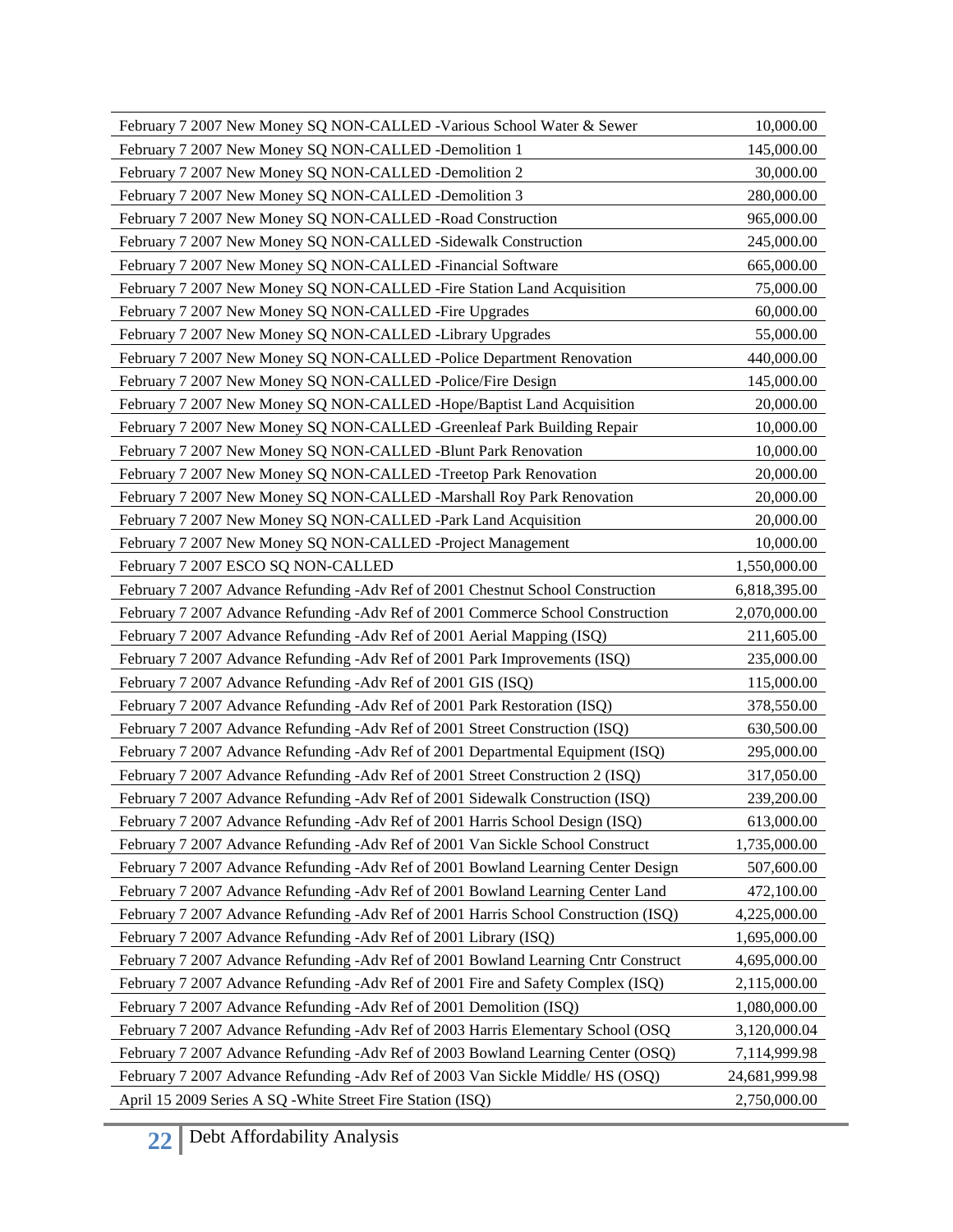| April 15 2009 Series A SQ -Technology (ISQ)                                       | 80,000.00     |
|-----------------------------------------------------------------------------------|---------------|
| April 15 2009 Series A SQ -Chapman Valve Eco. Dev. (ISQ)                          | 445,000.00    |
| April 15 2009 Series A SQ -Old First Church (ISQ)                                 | 430,000.00    |
| April 15 2009 Series A SQ -Forest Park Maintenance (ISQ)                          | 190,000.00    |
| April 15 2009 Series A SQ -Administrative Expenses (ISQ)                          | 130,000.00    |
| April 15 2009 Series A SQ -Van Horn Dam Study (ISQ)                               | 50,000.00     |
| June 24 2010 QSCB (Taxable)                                                       | 17,864,000.00 |
| December 20 2012 SQ Refunding -Adv Ref July 7 2005 Remodel Public Buildings (ISQ) | 562,000.00    |
| December 20 2012 SQ Refunding -Adv Ref July 7 2005 Dep. Equip. Fac. Mgmt & Park   |               |
| (ISQ)                                                                             | 134,000.00    |
| December 20 2012 SQ Refunding -Adv Ref July 7 2005 Public Building Reno (ISQ)     | 2,123,000.00  |
| December 20 2012 SQ Refunding -Adv Ref July 7 2005 Roof Repairs - School (ISQ)    | 437,000.00    |
| December 20 2012 SQ Refunding -Adv Ref July 7 2005 Boston Road/Parker St (ISQ)    | 104,000.00    |
| December 20 2012 SQ Refunding -Adv Ref July 7 2005 Public Build.ADA.Require (ISQ) | 1,064,000.00  |
| December 20 2012 SQ Refunding -Adv Ref July 7 2005 Repairs to Public Build (ISQ)  | 1,034,000.00  |
| December 20 2012 SQ Refunding -Adv Ref July 7 2005 Repairs to School Build (ISQ)  | 503,000.00    |
| December 20 2012 SQ Refunding - Adv Ref July 7 2005 Emergency School Repair (ISQ) | 1,064,000.00  |
| December 20 2012 SQ Refunding -Adv Ref July 7 2005 Library & Museum Remodel (ISQ  | 13,000.00     |
| December 20 2012 SQ Refunding -Adv Ref July 7 2005 Repairs to Muni Garage (ISQ)   | 3,845,000.00  |
| December 20 2012 SQ Refunding -Adv Ref July 7 2005 Final Phase Tapley St (ISQ)    | 1,123,000.00  |
| December 20 2012 SQ Refunding -Adv Ref July 7 2005 School Build Repairs (ISQ)     | 1,535,000.00  |
| December 20 2012 SQ Refunding -Adv Ref July 7 2005 Public Building Repairs (ISQ)  | 259,000.00    |
| December 20 2012 SQ Refunding -Adv Ref July 7 2005 Rebecca Johnson School (ISQ)   | 522,000.00    |
| December 20 2012 SQ Refunding -Adv Ref July 7 2005 Demo of Former Tech HS (ISQ)   | 1,139,000.00  |
| December 20 2012 SQ Refunding -Adv Ref July 7 2005 Facility Construction (ISQ)    | 115,000.00    |
| December 20 2012 SQ Refunding -Adv Ref July 7 2005 Landfill Closure (OSQ)         | 2,416,000.00  |
| December 20 2012 SQ Refunding -Adv Ref July 7 2005 Departmental Equip (ISQ)       | 153,000.00    |
| December 20 2012 SQ Refunding -Adv Ref July 7 2005 Urban Renewal 1 (OSQ)          | 346,000.00    |
| December 20 2012 SQ Refunding -Adv Ref July 7 2005 Park Improve 1 (ISQ)           | 998,000.00    |
| December 20 2012 SQ Refunding -Adv Ref July 7 2005 Park Improve 2 (ISQ)           | 2,077,000.00  |
| December 20 2012 SQ Refunding -Adv Ref July 7 2005 Cyr Arena (ISQ)                | 314,000.00    |
| December 20 2012 SQ Refunding -Adv Ref July 7 2005 Fire/Safety Complex (ISQ)      | 978,000.00    |
| December 20 2012 SQ Refunding -Adv Ref July 7 2005 Library & Museum (ISQ)         | 1,469,000.00  |
| December 20 2012 SQ Refunding -Adv Ref July 7 2005 Urban Renewal 2 (OSQ)          | 1,473,000.00  |
| December 20 2012 SQ Refunding -Adv Ref July 7 2005 Park Improve 3 (ISQ)           | 455,000.00    |
| February 12 2015 Series A SQ -Forest Park Middle School Renovation (OSQ)          | 3,140,090.00  |
| February 12 2015 Series A SQ -Landfill Closure (OSQ)                              | 1,000,000.00  |
| February 12 2015 Series A SQ - Elias Brookings Elementary School Replace. (OSQ)   | 1,617,570.00  |
| February 12 2015 Series A SQ -Mary Dryden Veterans Memorial School Remodel (OSQ)  | 2,176,784.00  |
| February 12 2015 Series A SQ -Union Station (OSQ)                                 | 2,200,000.00  |
| February 12 2015 Series A SQ -Central HS Science Lab Remodeling (OSQ)             | 6,112,627.00  |
| February 12 2015 Series A SQ -Boston Rd. Corridor Improvements I (ISQ)            | 4,500,000.00  |
| February 12 2015 Series A SQ -Boston Rd. Corridor Improvements II (ISQ)           | 1,500,000.00  |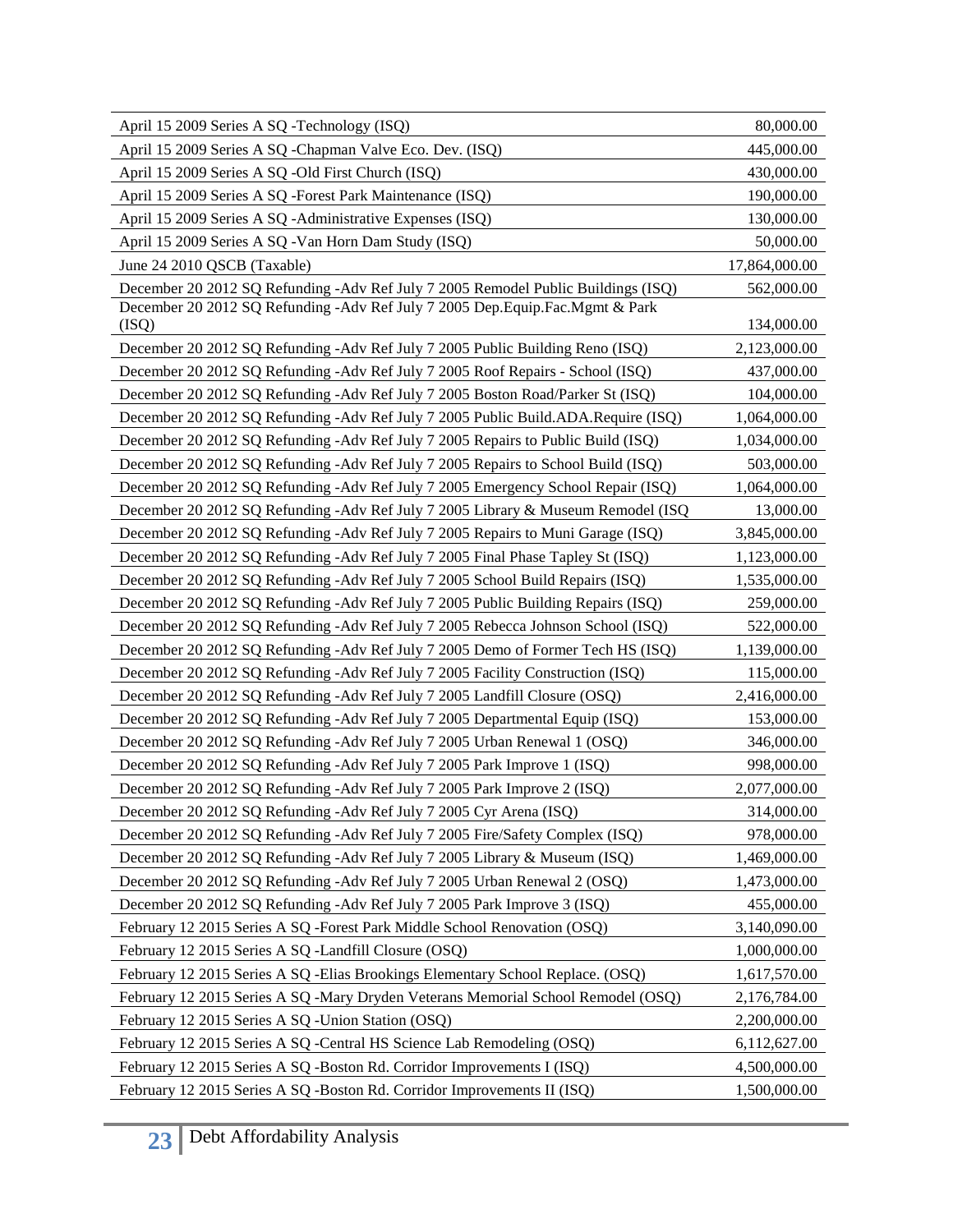| February 12 2015 Series A SQ -School Roof Replacement - HS of Science/Tech (OSQ)  | 610,350.00    |
|-----------------------------------------------------------------------------------|---------------|
| February 12 2015 Series A SQ -Ells School Roof Replacement (OSQ)                  | 216,470.00    |
| February 12 2015 Series A SQ -South End Middle School Roof Replacement (OSQ)      | 153,381.00    |
| February 12 2015 Series A SQ -Springfield Public Day HS Roof Replacement (OSQ)    | 179,157.00    |
| February 12 2015 Series A SQ -Pine Point Library Design & Construction I (ISQ)    | 750,000.00    |
| February 12 2015 Series A SQ -Pine Point Library Design & Construction II (ISQ)   | 650,000.00    |
| February 12 2015 Series A SQ -Chestnut Middle School Roof (OSQ)                   | 453,644.00    |
| February 12 2015 Series A SQ -Chestnut Middle School Demolition (OSQ)             | 2,298,967.00  |
| February 12 2015 Series A SQ - Chestnut Middle School Medallions (OSQ)            | 201,033.00    |
| February 12 2015 Series A SQ -School Remodeling - Green Communities (OSQ)         | 100,000.00    |
| February 12 2015 Series A SQ -Putnam School (OSQ)                                 | 5,879,727.00  |
| February 12 2015 Series A SQ -ESCO Phase II (ISQ)                                 | 10,000,000.00 |
| February 12 2015 Series A SQ -Parker St. Road Improvements (ISQ)                  | 1,000,000.00  |
| February 12 2015 Series A SQ -City Hall HVAC Improvements (ISQ)                   | 1,658,000.00  |
| February 12 2015 Series A SQ - Land Acquisition/Remediation - Catherine St. (ISQ) | 2,864,200.00  |
| February 12 2015 Series B SQ (Taxable)                                            | 1,281,000.00  |
| February 12 2015 Series C SQ - Adv Ref 2-7-07 Putnam School Renovation (ISQ)      | 509,950.00    |
| February 12 2015 Series C SQ -Adv Ref 2-7-07 Our Lady Hope School Reno (ISQ)      | 1,554,000.00  |
| February 12 2015 Series C SQ - Adv Ref 2-7-07 Various School & Water (ISQ)        | 241,350.00    |
| February 12 2015 Series C SQ - Adv Ref 2-7-07 Demolition 1 (ISQ)                  | 1,191,850.00  |
| February 12 2015 Series C SQ - Adv Ref 2-7-07 Demolition 2 (ISQ)                  | 1,006,700.00  |
| February 12 2015 Series C SQ - Adv Ref 2-7-07 Demolition 3 (ISQ)                  | 1,235,100.00  |
| February 12 2015 Series C SQ - Adv Ref 2-7-07 Financial Software (ISQ)            | 57,895.00     |
| February 12 2015 Series C SQ - Adv Ref 2-7-07 Fire Station Land Acquisition (ISQ) | 229,305.00    |
| February 12 2015 Series C SQ -Adv Ref 2-7-07 Fire Upgrades (ISQ)                  | 272,600.00    |
| February 12 2015 Series C SQ - Adv Ref 2-7-07 Library Upgrades (ISQ)              | 281,900.00    |
| February 12 2015 Series C SQ - Adv Ref 2-7-07 Police Dept Renovation (ISQ)        | 2,719,450.00  |
| February 12 2015 Series C SQ -Adv Ref 2-7-07 Police - Fire Design (ISQ)           | 748,950.00    |
| February 12 2015 Series C SQ - Adv Ref 2-7-07 Hope-Baptist Land Acq. (ISQ)        | 149,625.00    |
| February 12 2015 Series C SQ - Adv Ref 2-7-07 Greenleaf Park Building (ISQ)       | 38,850.00     |
| February 12 2015 Series C SQ -Adv Ref 2-7-07 Blunt Park Renovation (ISQ)          | 10,400.00     |
| February 12 2015 Series C SQ - Adv Ref 2-7-07 Treetop Park Renovation (ISQ)       | 125,300.00    |
| February 12 2015 Series C SQ - Adv Ref 2-7-07 Marshall Roy Park Renovation (ISQ)  | 115,900.00    |
| February 12 2015 Series C SQ - Adv Ref 2-7-07 Land Acquisition (ISQ)              | 149,650.00    |
| February 12 2015 Series C SQ -Adv Ref 2-7-07 Project Management (ISQ)             | 96,850.00     |
| February 12 2015 Series C SQ -Adv Ref 2-7-07 ESCO (ISQ)                           | 7,509,375.00  |
| October 1 2015 SQ -Ref July 2005 Adv Ref 98 Land Acq. & Apprais. (ISQ)            | 392,000.00    |
| October 1 2015 SQ -Ref July 2005 Adv Ref 98 School Construction (OSQ)             | 11,511,600.00 |
| October 1 2015 SQ -Ref July 2005 Adv Ref 99 School 1 (OSQ)                        | 8,865,000.00  |
| October 1 2015 SQ -Ref July 2005 Adv Ref 99 Chestnut School Land (ISQ             | 420,000.00    |
| October 1 2015 SQ -Ref July 2005 Adv Ref 99 Urban Renewal (OSQ)                   | 2,413,200.00  |
| October 1 2015 SQ -Ref July 2005 Adv Ref 99 Demolition (OSQ)                      | 725,000.00    |
| October 1 2015 SQ -Ref July 2005 Adv Ref 99 Public Building 1 (ISQ)               | 401,000.00    |